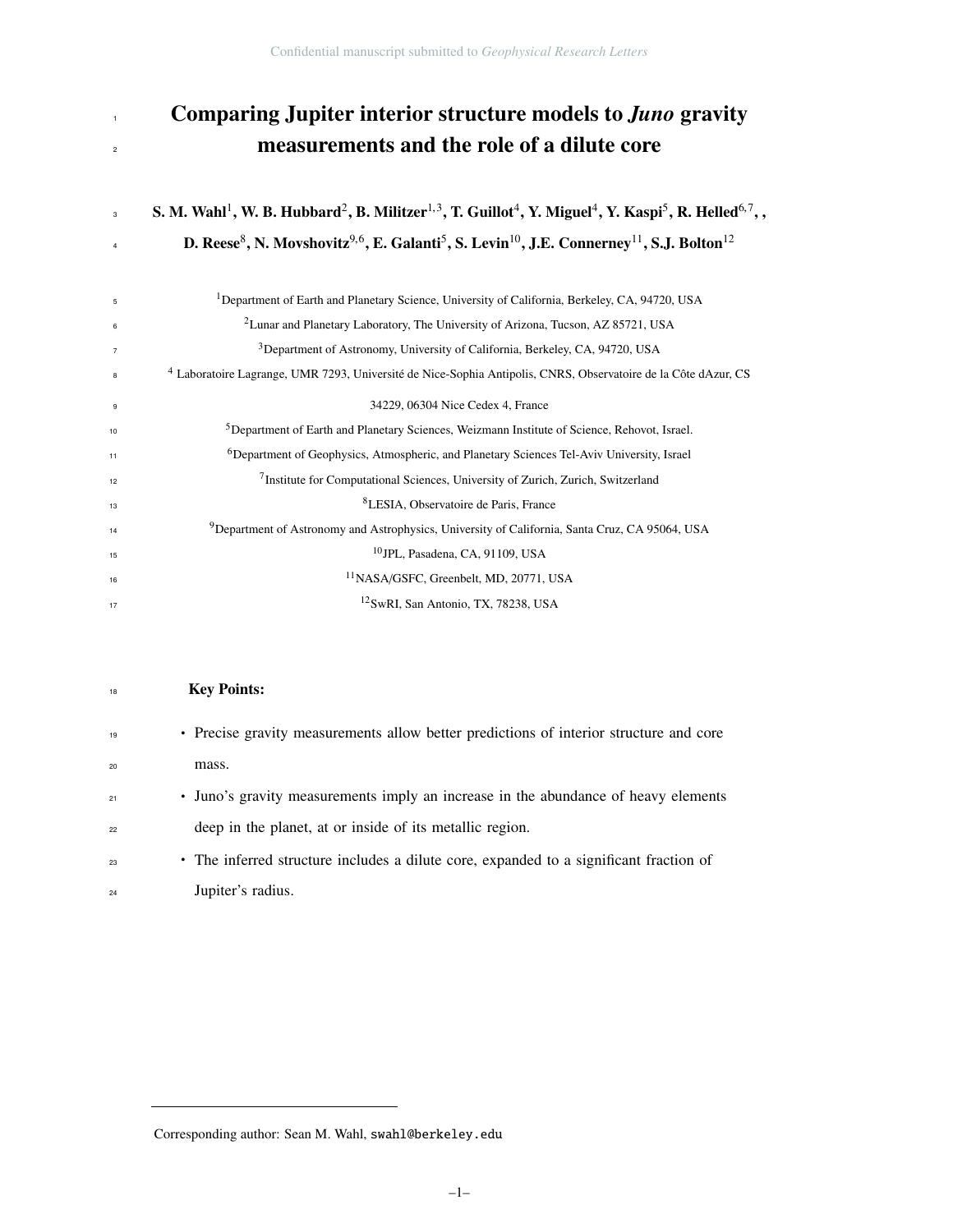#### Abstract

 The *Juno* spacecraft has measured Jupiter's low-order, even gravitational moments,  $J_2-J_8$ , to an unprecedented precision, providing important constraints on the density pro- file and core mass of the planet. Here we report on a selection of interior models based on *ab initio* computer simulations of hydrogen-helium mixtures. We demonstrate that a di- lute core, expanded to a significant fraction of the planet's radius, is helpful in reconciling <sup>31</sup> the calculated *J<sub>n</sub>* with *Juno*'s observations. Although model predictions are strongly ef- fected by the chosen equation of state, the prediction of an enrichment of *Z* in the deep, metallic envelope over that in the shallow, molecular envelope holds. We estimate Jupiter's <sup>34</sup> core to contain an 7–25 Earth mass of heavy elements. We discuss the current difficulties in reconciling measured  $J_n$  with the equations of state, and with theory for formation and evolution of the planet.

#### 37 1 Introduction

 The *Juno* spacecraft entered an orbit around Jupiter in July of 2016, and has begun measuring since then has measured Jupiter's gravitational field to high precision [*Bolton* <sup>40</sup> *et al.*, 2017]. Here we present a preliminary suite of interior structure models for compari- son with the low order gravitational moments (*J*2, *J*4, *J*<sup>6</sup> and *J*8) measured by *Juno* during its first two perijoves [*Folkner*, 2017].

 A well constrained interior structure is a primary means of testing models for the formation of the giant planets. The abundance and distribution of elements heavier than helium (subsequently referred to as "heavy elements") in the planet is key in relating gravity measurements to formation processes. In the canonical model for the formation of Jupiter, a dense core composed ∼10 *M*<sup>⊕</sup> (Earth masses) of rocky and icy material forms first, followed by a period of rapid runaway accretion of nebular gas [*Mizuno et al.*, 1978; *Bodenheimer and Pollack*, 1986; *Pollack et al.*, 1996]. Recent formation models suggest that even in the core accretion scenario, the core can be small (∼ 2 *M*⊕) or be diffused with the envelope [*Venturini et al.*, 2016; *Lozovsky et al.*, 2017]. If Jupiter formed by grav- itational instability, i.e., the collapse of a region of the disk under self-gravity [*Boss*, 1997], there is no requirement for a core, although a core could still form at a later stage [*Helled et al.*, 2014]. Even if the planet initially formed with a distinct rock-ice core, at high pres-sures and temperatures these core materials become soluble in liquid metallic hydrogen

–2–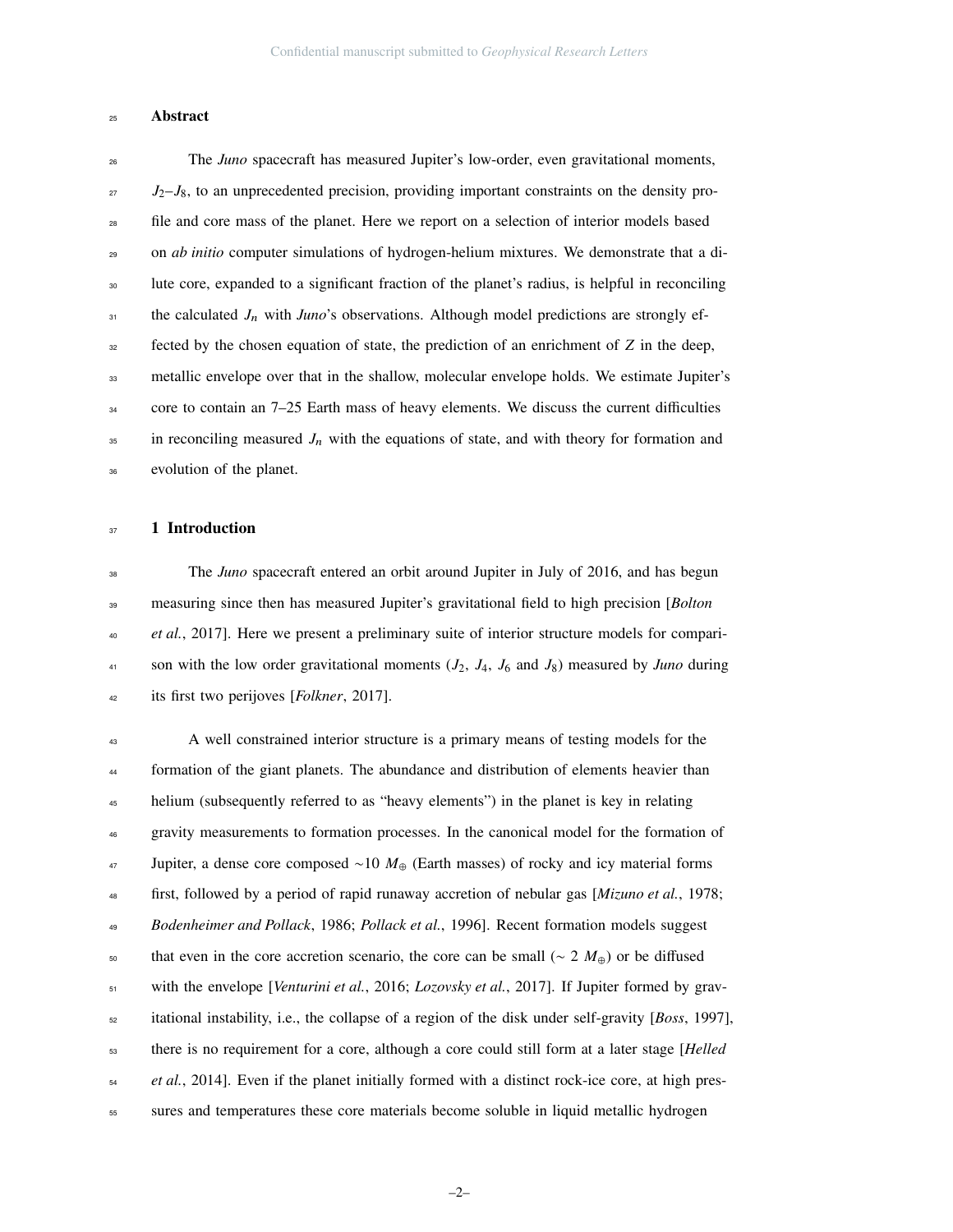[*Stevenson*, 1985; *Wilson and Militzer*, 2012a,b; *Wahl et al.*, 2013; *Gonzalez et al.*, 2013]. As a result, the core will erode and the heavy material will be redistributed outward to some extent. In this study we consider the effect of such a dilute core, in which the heavy elements have expanded to a significant fraction of Jupiter's radius.

 Significant progress has been made in understanding hydrogen-helium mixtures at planetary conditions [*Saumon et al.*, 1995; *Saumon and Guillot*, 2004; *Vorberger et al.*, 2007; *Militzer and Hubbard*, 2008; *Fortney and Nettelmann*, 2010; *Nettelmann et al.*, 2012; *Militzer*, 2013; *Becker et al.*, 2013; *Militzer et al.*, 2016], but interior model predictions are still sensitive to the hydrogen-helium equation of state used [*Hubbard and Militzer*, <sup>65</sup> 2016; *Miguel et al.*, 2016]. In Section 2.1 we describe the derivation of barotropes from a hydrogen-helium equation of state based on *ab-initio* materials simulations [*Militzer*, 2013; *Hubbard and Militzer*, 2016], make comparison's to other equations of states, and consider simple perturbations to better understand their affect on the models. In Section 2.2 we describe details of these models including a predicted layer of ongoing helium rain-out [*Stevenson and Salpeter*, 1977a,b; *Morales et al.*, 2009; *Lorenzen et al.*, 2009; *Wilson and Militzer*, 2010; *Morales et al.*, 2013], with consideration of a dilute core in  $\frac{7}{2}$  Section 2.3. We then describe the results of these models in therms of their calculated  $J_n$  (Section 3.2) and heavy element mass and distribution (Section 3.3). Finally, in Section <sup>74</sup> 4 we discuss these results in relation to the present state of measurements of, as well as theory for the formation and evolution of Jupiter.

#### 2 Materials and Methods

#### 2.1 Barotropes

### In this paper we consider interior density profiles in hydrostatic equilibrium,

$$
\nabla P = \rho \nabla U,\tag{1}
$$

- <sup>79</sup> where *P* is the pressure and  $\rho$  is the mass density. In order to find a consistent density  $\text{for } s_0$  profile, we use a barotrope  $P(\rho)$  corresponding to isentropic profiles constructed from 81 various equations of state.
- Most of the results presented are based on density functional theory molecular dy- namics (DFT-MD) simulations of hydrogen-helium mixtures from *Militzer* [2013] and *Militzer and Hubbard* [2013] (MH13). For densities below those determined by the *ab*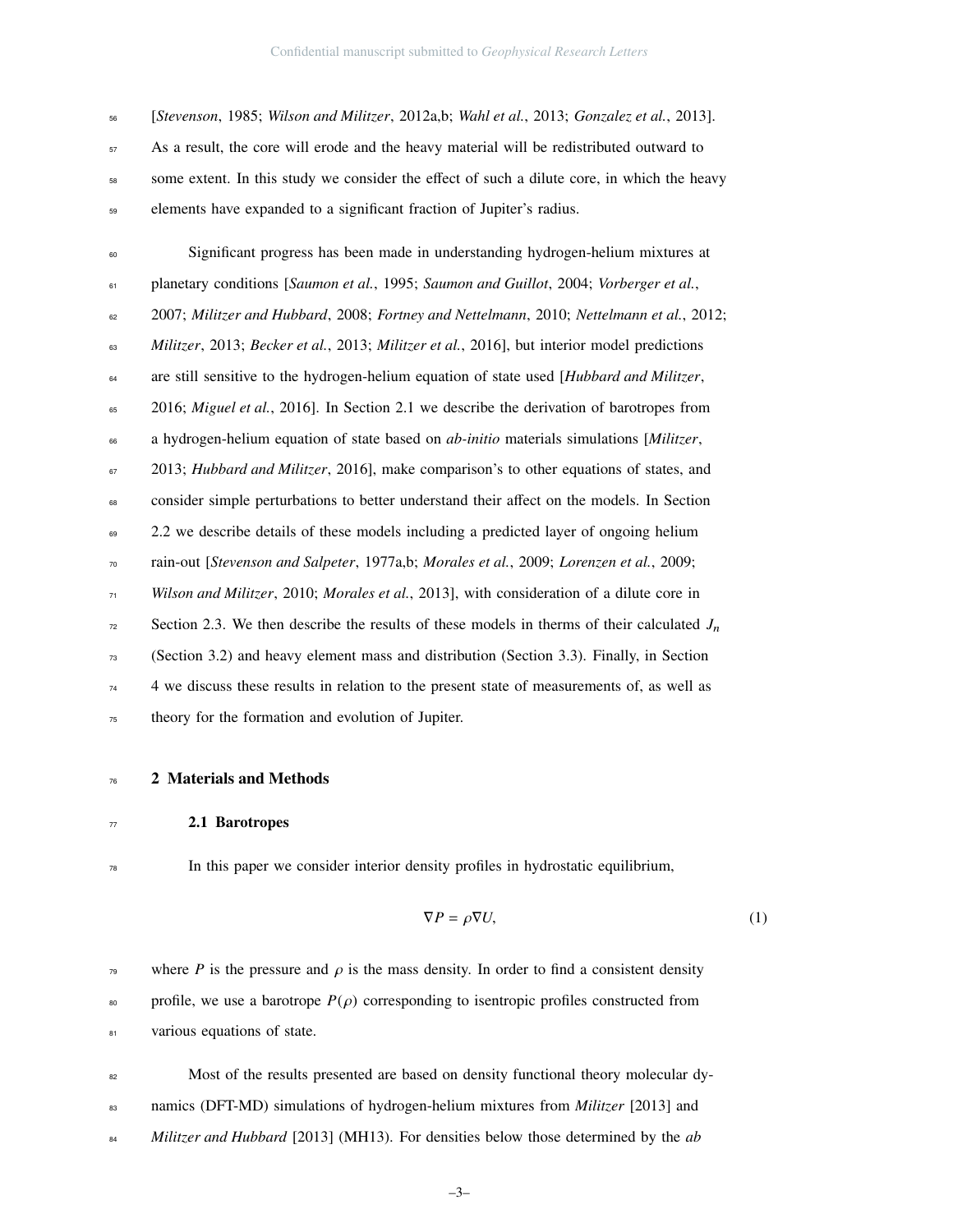<sup>85</sup> *initio* simulations ( $P < 5$  GPa), we use the *Saumon et al.* [1995] equation of state (SCvH), <sup>86</sup> which has been used extensively in giant planet modeling. The benefits of this simula-<sup>87</sup> tion technique lie in its ability to determine the behavior of mixture through the metalliza- tion transition, and to directly calculate entropy for the estimation of adiabtic profiles. The barotropes are parameterized in terms of helium and heavy element mass fraction *Y* and *Z*, and specific entropy *S* as a proxy for the adiabatic temperature profile; for additional details see Supplementary Section S1.

 For comparison, we consider models using the *ab initio* equations of state of hydro- gen and helium calculated by *Becker et al.* [2013](REOS3) with the procedure for estimat-<sup>94</sup> ing the entropy described by *Miguel et al.* [2016]. Finally, we also consider models using <sub>95</sub> the SCvH EOS through the entire pressure range of the planet. Although the SCvH EOS does not fit the most recent data from high-pressure shockwave experiments [*Hubbard and Militzer*, 2016; *Miguel et al.*, 2016], it is a useful for comparison given since it has been used to constrain Jupiter models in the past [e.g. *Saumon and Guillot*, 2004].

 Different equations of state affect model outcomes in part by placing constraints on the allowable abundance and distribution of heavy elements. The DFT-MD isentrope con- sistent with the *Galileo* probe measurements has higher densities, and a less steep isen- tropic temperature profile than SCvH in the vicinity of the metallization transition [*Mil- itzer*, 2013; *Militzer et al.*, 2016]. The H-Reos equation of state has a similar shape to the  $T(P)$  profile, but has an offset in temperature of several hundred K through much of the molecular envelope [*Nettelmann et al.*, 2012; *Hubbard and Militzer*, 2016; *Miguel et al.*, 2016].

 DFT-MD simulation is currently the best technique at present for determining densi-108 ties of hydrogen-helium mixtures over most of conditions in a giant planet  $(P > 5 \text{ GPa})$ . There is, however, a poorly characterized uncertainty in density for DFT-MD calcula- tions. Shock-wave experiments are consistent with DFT, but can only test their accuracy to, at best ∼6 % [*Knudson et al.*, 2004; *Brygoo et al.*, 2015]. Moreover, there is a neces- sary extrapolation between ∼5 GPa, where the simulations become too computationally expensive [*Militzer*, 2013; *Militzer and Hubbard*, 2013], and ∼10 bar where the deepest temperature measurements from the *Galileo* probe were obtained [*Sei*ff *et al.*, 1997]. We consider perturbations to the MH13 equation of state in the form of an entropy jump, ∆*S*, at a prescribed pressure in the outer, molecular envelope; Increases of *S* from 7.07 up to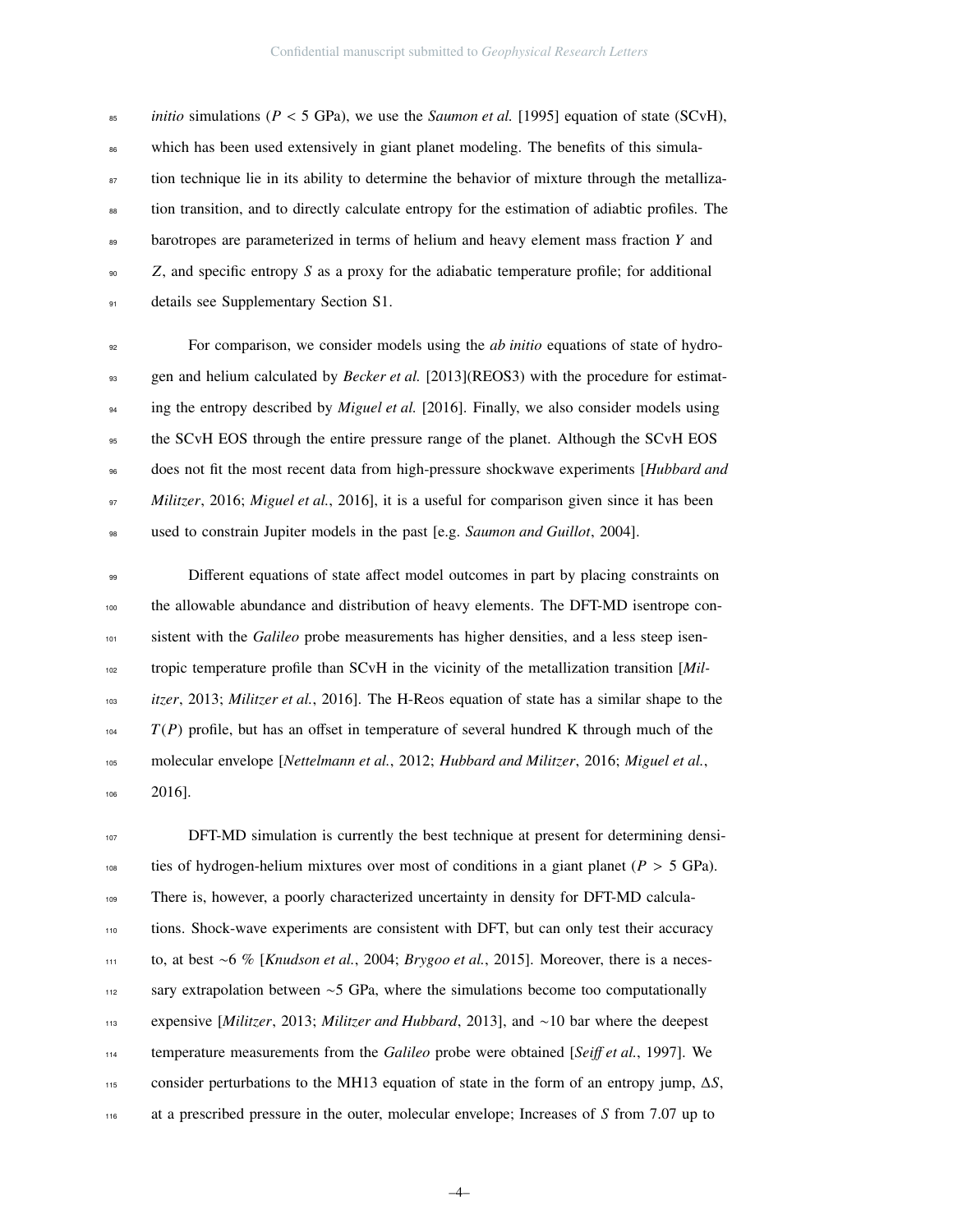7.30 (with S in units of Boltzmann constant per electron) are considered. These perturba-<sup>118</sup> tions test the effect of a density decrease through the entire envelope ( $P = 0.01$  GPa), at the switch from SCvH to DFT (5.0 GPa), and near the onset of the metalization transition (50.0 GPa).

 Gravitational moments for the models are calculated using the non-perturbative con- centric Maclaurin spheroid (CMS) method [*Hubbard*, 2012, 2013; *Hubbard and Militzer*, 2016; *Wahl et al.*, 2016]; see Supplementary Section S2 for additional details.

#### 124 2.2 Model assumptions

 One of the most significant structural features of Jupiter's interior arises from a pressure-induced immiscibility of hydrogen and helium, which allows for rain-out of he- lium from the planet's exterior to interior [*Stevenson and Salpeter*, 1977a,b]. *Ab initio* sim- ulations [*Morales et al.*, 2009; *Lorenzen et al.*, 2009; *Wilson and Militzer*, 2010; *Morales et al.*, 2013] predict that the onset of this immiscibility occurs around ∼100 GPa, over a similar pressure range as the molecular to metallic transition in hydrogen. At higher pres-131 sures, the miscibility gap closure temperature remains nearly constant with pressure, such that in the deep interior temperatures are sufficient for helium to become miscible again.

 The MH13 adiabats cross the *Morales et al.* [2013] phase diagram such that helium rain-out occurs between ∼100-300 GPa [*Militzer et al.*, 2016]. This is consistent with the sub-solar *Y* measurement made by the *Galileo* entry probe [*von Zahn et al.*, 1998]. The REOS3 adiabats are significantly warmer and require adjustments to the phase diagram in 137 order to explain the observations [*Nettelmann et al.*, 2015]. Although the detailed physics involved with the formation and growth of a helium rain layer is poorly understood [*Fort- ney and Nettelmann*, 2010], the existence of a helium rain layer has a number of important consequences for the thermal and compositional structure of the planet.

 We calculate the abundance of helium in the both the upper helium-poor (molecular hydrogen) region and lower helium-rich (metallic hydrogen) region by enforcing a helium to hydrogen ratio that is globally protosolar. We also allow for a compositional gradient <sup>144</sup> of heavy elements across the layer with a mass mixing ratio that changes from  $Z_1$  in the <sup>145</sup> lower layer to  $Z_2$  in the upper layer.

–5–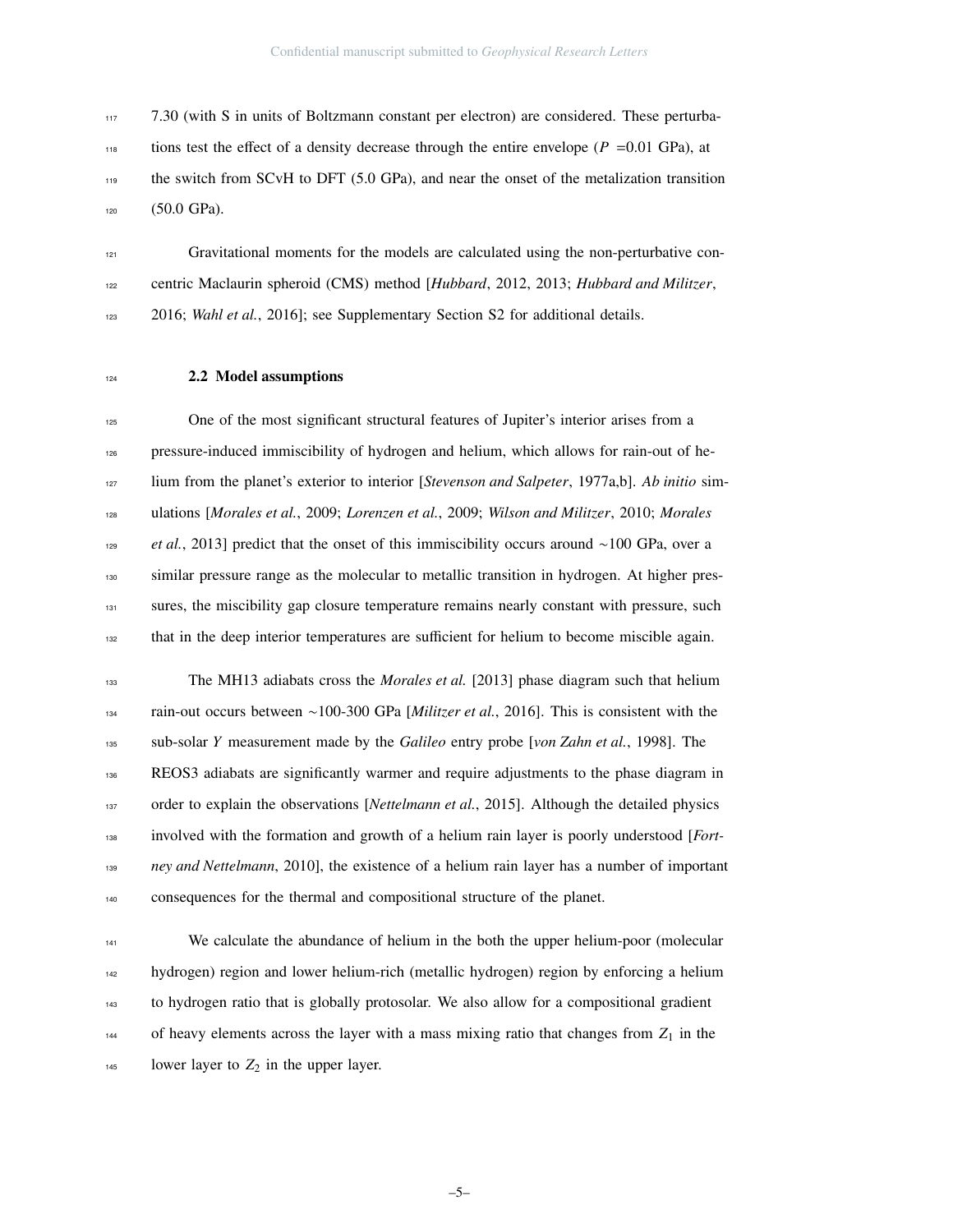#### 2.3 Dilute Core

 The thermodynamic stability of various material phases in giant planet interiors has been assessed using DFT-MD calculations [*Wilson and Militzer*, 2012a,b; *Wahl et al.*, 2013; *Gonzalez et al.*, 2013]. These calculations suggest that at the conditions at the center of Jupiter, all likely abundant dense materials will dissolve into the metallic hydrogen- helium envelope. Thus, a dense central core of Jupiter is expected to be presently eroded or eroding. However, the redistribution of heavy elements amounts to a large gravitational energy cost and the efficiency of that erosion is difficult to assess [see *Guillot et al.*, 2004]. It was recently shown by *Vazan et al.* [2016], that redistribution of heavy elements by convection is possible, unless the initial composition gradient is very steep. Some for- mation models suggest that a gradual distribution of heavy elements is an expected out- come, following the deposition of planetesimals in the gaseous envelope [*Lozovsky et al.*, 2017]. The formation of a compositional gradient could lead to double-diffusive convec- tion [*Chabrier and Bara*ff*e*, 2007; *Leconte and Chabrier*, 2013] in Jupiter's deep interior, which could lead to a slow redistribution of heavy elements, even on planetary evolution timescales.

 In a selection of the models presented here, we consider Jupiter's "core" to be a re- gion of the planet in which *Z* is enriched by a constant factor compared to the envelope region exterior to it. This means that the model core is a diffuse region composed largely of the hydrogen-helium mixture. In fact, this configuration is not very different from the internal structure derived by *Lozovsky et al.* [2017] for proto-Jupiter. Given the current uncertainty in the evolution of a dilute core, we consider models with core in various de-168 grees of expansion,  $0.15 < r/r_J < 0.6$ . In a few models, we also test the importance of the particular shape of the dilute core profile by considering a core with a Gaussian *Z* 170 profile instead. Fig. 1 demonstrates the density profiles resulting from these different as-171 sumptions about the distribution of core heavy elements.

#### 3 Results

#### 3.1 Comparison to *Juno*

 The even zonal moments observed by *Juno* after the first two perijoves [*Folkner*, 2017] are broadly consistent with the less precise predictions of *Campbell and Synnott* [1985] and *Jacobson* [2003], but inconsistent with the more recent JUP310 solution [*Ja-*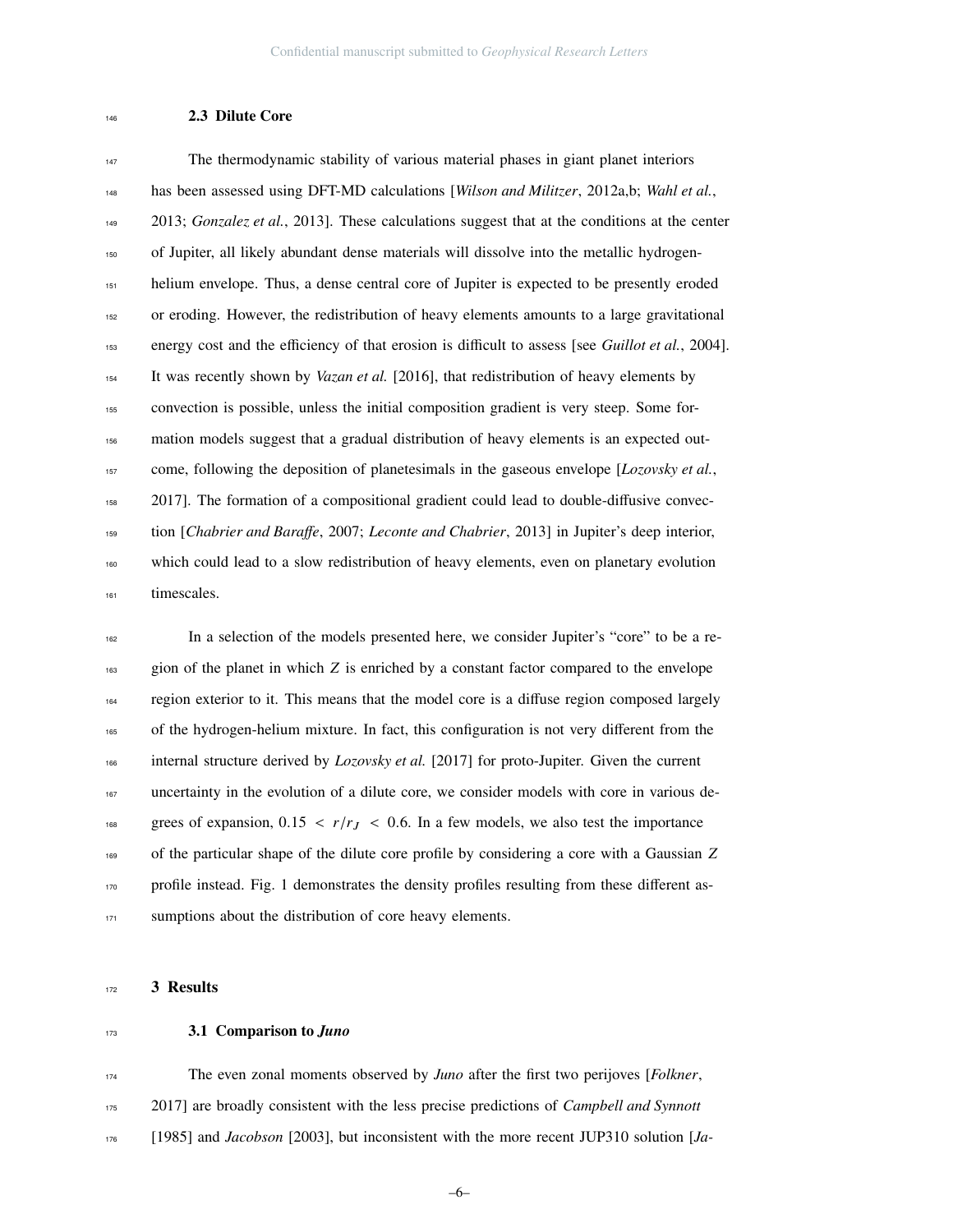*cobson*, 2013]. Table 1 compares these observations with a few representative models. Although the solid-body (static) contribution dominates this low-order, even part of the gravity spectrum [*Hubbard*, 1999], a small dynamical contribution above *Juno*'s expected sensitivity must be considered [*Kaspi et al.*, 2010]. For sufficiently deep flows, these con-181 tributions could be many times larger than *Juno*'s formal uncertainties for  $J_n$  [*Kaspi et al.*, 2017], and thus represent the conservative estimate of uncertainty for the purpose of con- straining the interior structure. Thus, ongoing gravity measurements by *Juno*, particularly <sup>184</sup> of odd and high order, even  $J_n$ , will continue to improve our understanding of Jupiter's deep interior [*Kaspi*, 2013]. Marked in yellow in Fig 2, is the possible uncertainty consid- ering a wide range of possible flows, and finding a corresponding density distribution as- suming the large scale flows are to leading order geostrophic [*Kaspi et al.*, 2009]. The rel-<sup>188</sup> atively small range in our model  $J_6$  and  $J_8$  compared to these uncertainties suggests flow <sup>189</sup> in Jupiter are shallower than the most extreme cases considered by *Kaspi et al.* [2017].

3.2 Model Trends

<sup>191</sup> It is evident that the  $J_n$  observed by *Juno* are not consistent with the "preferred" model put forward by *Hubbard and Militzer* [2016], even considering differential rotation. 193 Nonetheless, we begin with a similar model (Model A in Tab. 1) since it is illustrative of the features of the model using the MH13 equation of state with reasonable pre-*Juno* estimates for model parameters. A detailed description of the reference model is included Supplementary Section S3.

197 In order to increase  $J_4$  for a given planetary radius and  $J_2$ , show that one needs to either increase the density below the 100 GPa pressure level or conversely decrease the density above that level [*Guillot*, 1999, their Fig. 5]. We explore two possibilities: either we raise the density in the metallic region by expanding the central core, or we consider <sup>201</sup> the possibility of an increased entropy in the molecular region.

 $Fig. 2$  shows the effect of increasing the radius of the dilute core on  $J_4$  and  $J_6$ . 203 Starting with the MH13 reference model with  $r/r_J = 0.15$  (Model A), the core radius <sup>204</sup> is increased incrementally to  $r/r_J \sim 0.4$ , above which the model becomes unable to fit  $J_2$ . Therefore, considering an extended core shifts the higher order moments in the towards the *Juno* values, but is unable to reproduce  $J_4$ , even considering a large dynamical con-tribution to  $J_n$ . Supplementary Fig. S1 shows a similar trend for  $J_8$ , although the relative

–7–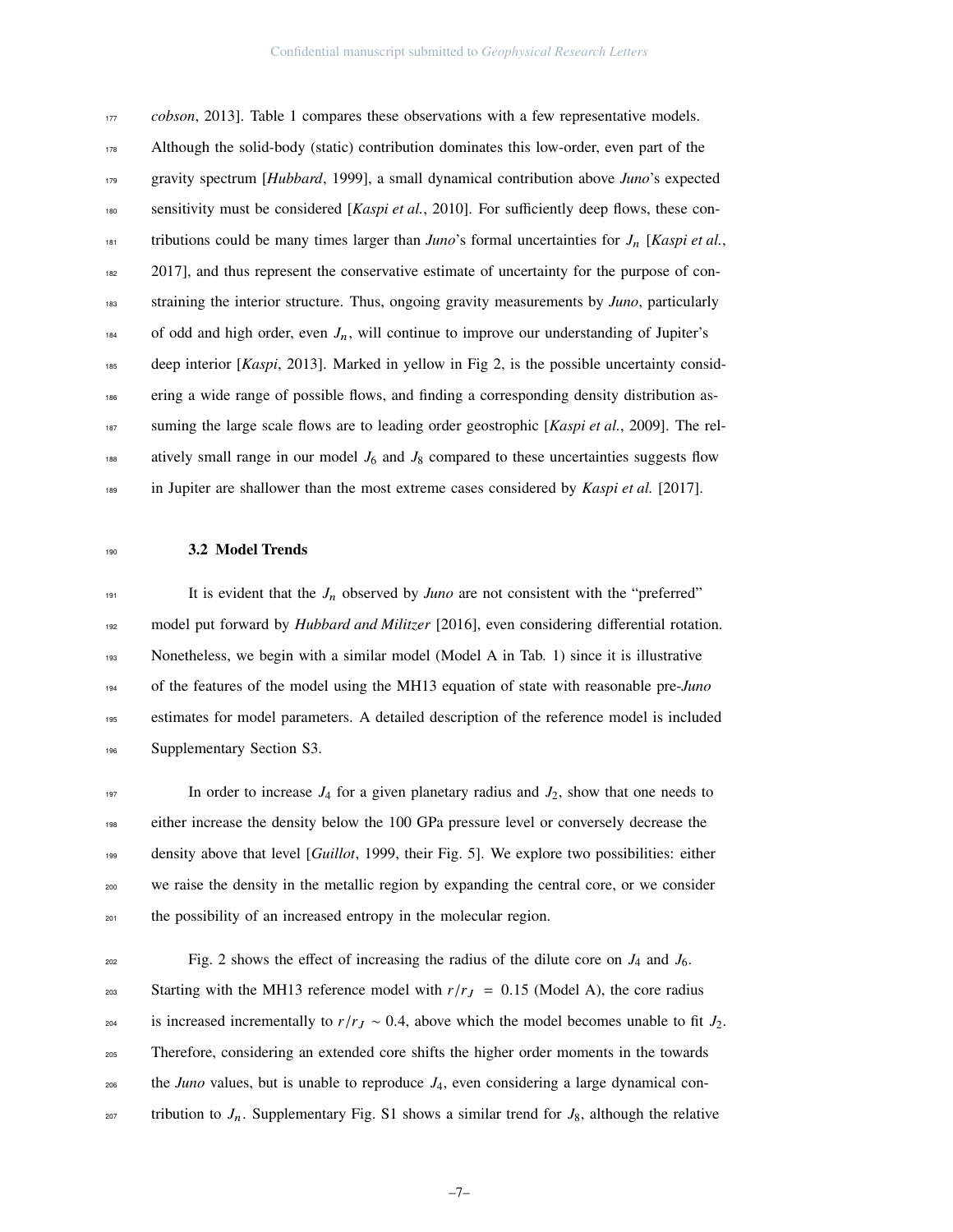$208$  change in  $J_8$  with model parameters compared to the observed value is less significant  $_{209}$  than for  $J_4$  and  $J_6$ .

<sup>210</sup> Precisely matching *Juno*'s value for *J*<sup>4</sup> with the MH13 based models presented here, <sub>211</sub> requires lower densities than the reference model through at least a portion of the outer, <sup>212</sup> molecular envelope. In the absence of additional constraints, this can be accomplished by 213 lowering *Y* or *Z*, or by increasing *S* (and consequently the temperature). In Fig. 2 this manifests itself as a nearly linear trend in  $J_4$  and  $J_6$  (black '+' symbols), below which <sup>215</sup> there are no calculated points. This trend also improves the agreement of  $J_4$  and  $J_6$  with *Juno* measurements, but with a steeper slope in  $J_6/J_4$  than that from the dilute core. For <sup>217</sup> <sup>∆</sup>*<sup>S</sup>* <sup>∼</sup> <sup>0</sup>.14 applied at *<sup>P</sup>* <sup>=</sup>0.01 GPa, a model with this perturbed equation of state can match the observed *J*<sub>4</sub>, with a mismatch in *J*<sub>6</sub> of ~  $0.1 \times 10^{-6}$  below the observed value <sup>219</sup> (Model F). When the <sup>∆</sup>*<sup>S</sup>* perturbation is applied at higher pressures (*<sup>P</sup>* <sup>=</sup> <sup>5</sup>.0 and 50.<sup>0</sup> <sup>220</sup> GPa), the larger a ∆*S* is needed to produce the same change in *J*4.

<sup>221</sup> We also consider a number of models with both a decrease in the density of the <sup>222</sup> outer, molecular layer and a dilute core. Here we present MH13 models where the core 223 radius is increased for models with outer envelope  $Z = 0.010, 0.007$  or 0.0. Above  $Z \sim$  $224$  0.010 the models are unable to simultaneously match  $J_2$  and  $J_4$ . The models with  $Z =$ 0.010 and  $Z = 0.007$  can both fit  $J_4$ , but with a  $J_6 \sim 0.1 \times 10^{-6}$  above the observed value 226 (Models C & D). These models also require extremely dilute cores with  $r/r_J \sim 0.5$  in 227 order to match  $J_4$ . A more extreme model with no heavy elements ( $Z = 0$ ) included in <sup>228</sup> the outer, molecular envelope (Model B) can simultaneously match  $J_4$  and  $J_6$  within the current uncertainty, with a less expansive core with  $r/r_J \sim 0.27$ . The dilute core using the  $_{230}$  Gaussian profile and an outer envelope  $Z = 0.007$  (Model E), has a very similar trend in  $J_4-J_6$ , although it is shifted to slightly lower values of  $J_6$ .

<sup>232</sup> There are a number of other model parameters which lead to similar, but less pro-<sup>233</sup> nounced, trends than the dilute core. Starting with Model C, we test shifting the onset <sup>234</sup> pressure for helium rain, between 50 to 200 GPa, and the entropy in the deep interior,  $S = 7.07$  to 7.30 (lower frame in Fig. 2). Both modifications exhibit a similar slope in  $J_4-J_6$  to the models with different core radii, but spanning a smaller range in  $J_4$  than for 237 the dilute core trend.

 $_{238}$  The models using REOS3 have a significantly hotter adiabatic *T* profile than MH13. 239 Models R and S  $(1)$  are two example solutions obtained with the REOS3 adiabat, for a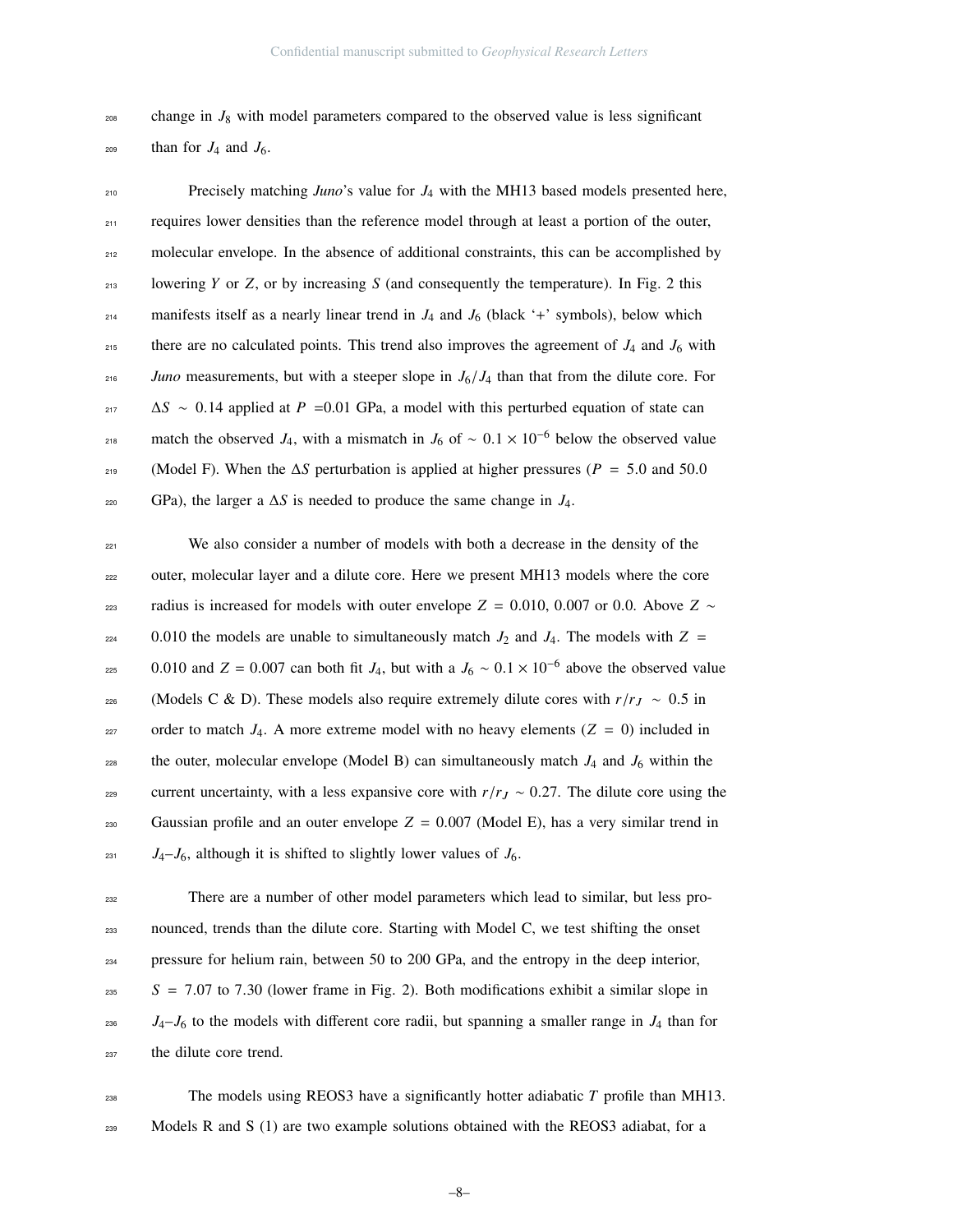3-layer model with a compact core, and when adding a dilute core, respectively. Because  $_{241}$  of the flexibility due to the larger *Z* values that are required to fit Jupiter's mean density, 242 there are a wide range of solutions [*Nettelmann et al.*, 2012; *Miguel et al.*, 2016] with  $J_4$ values that can extend all the way from  $-599$  to  $-586 \times 10^{-6}$ , spanning the range of values of the MH13 solutions. Model T corresponds to a model calculated with the same ∆*Z* discontinuity at the molecular-metallic transition as Model S but with a compact instead of <sup>246</sup> dilute core. This shows that, as in the case of the MH13 EOS, with all other parameters fixed, a dilute core yields larger  $J_4$  values.

 For both DFT-based equations of state, we find that heavy element abundances must increase in the planet's deep interior. The required ∆*Z* across the helium rain layer is in- creased when hotter REOS3 equation of state, and decreased by considering a dilute core. 251 Regardless of the EOS used, including a diffuse core has a similar effect on  $J_6$ , increas-<sub>252</sub> ing the value by a similar amount for similar degree of expansion, when compared to an 253 analogous model with a compact core. Thus  $J_6$  may prove to be a useful constraint in as-sessing the degree of expansion of Jupiter's core.

#### 3.3 Predicted Core Mass

 Fig. 3 displays the total mass of heavy elements, along with the proportion of that mass in the dilute core. Models using MH13 with dilute cores, have core masses be-<sup>258</sup> tween 10 and 24  $M_{\oplus}$  (Earth masses), with gradual increase from 24 to 27  $M_{\oplus}$  for the  $_{259}$  total heavy elements in the planet. Of the models able to fit the observed  $J_4$ , those with heavy element contents closer to the *Galileo* value have more extended cores containing a greater mass of heavy elements.

 The perturbation of the equation of state with an entropy jump, has an opposite ef- fect on the predicted core mass with respect to the dilute core, despite the similar effect on the calculated *J<sub>n</sub>*. For increasingly large Δ*S* perturbations, core mass decreases, to ∼8 *M*⊕, while total heavy element mass increases. As this perturbation is shifted to higher pressures the change in core mass becomes less pronounced, for a given value of ∆*Z*. In <sup>267</sup> all the cases considered here, the MH13 equation of state predicts significantly larger core masses and lower total heavy element mass than the SCvH equation of state.

 All of the models depicted in Fig. 3 represent fairly conservative estimates of the heavy element mass. For any such model, there is a trade-off in densities that can be in-

–9–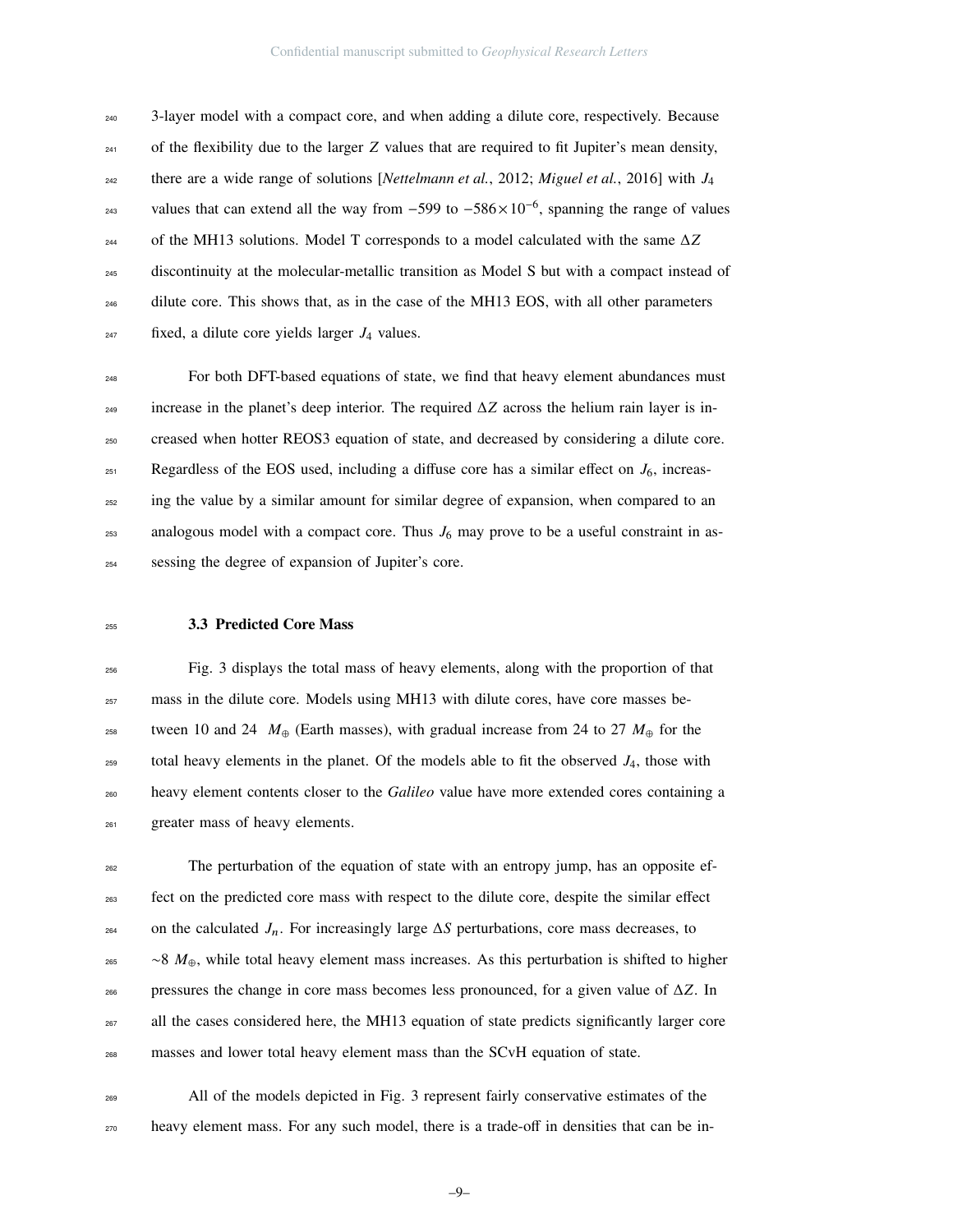troduced where the deep interior is considered to be hotter (higher *S*), and that density deficit is balanced by a higher value of *Z*. It is also possible, that a dilute core would in- troduce a superadiabatic temperature profile, which would allow for a similar trade-off in densities and additional mass in the dilute core. Constraining this requires an evolutionary model to constrain the density and temperature gradients through the dilute core [*Leconte* <sup>276</sup> *and Chabrier*, 2012, 2013], and has not been considered here. Shifting the onset pressure 277 of helium rain can shift the core mass by  $\sim$ 2  $M_{\oplus}$  in either direction If the majority of the heavy core material is denser rocky phase [*Soubiran and Militzer*, 2016], the correspond- $_{279}$  ing smaller value of  $\rho_0/\rho_Z$  results in a simultaneous decrease in core mass and total *Z* of ∼2–4 *M*⊕.

 Using the REOS3, both models with a small, compact core of ∼6 *M*<sup>⊕</sup> or a diluted core of ∼19 *M*<sup>⊕</sup> are possible, along with a continuum of intermediate solutions. These 283 models have a much larger total mass of heavy elements, 46 and 34  $M_{\oplus}$ , a direct consequence of the higher temperatures of that EOS [see *Miguel et al.*, 2016]. The enrichment in heavy elements over the solar value in the molecular envelope correspond to about 1 for model R and 1.4 for model S, pointing to a water abundance close to the solar value <sup>287</sup> in the atmosphere of the planet. In spite of the difference in total mass of heavy element, the relationship between core mass and radius is similar for MH13 and REOS3.

 In lieu of additional constraints we can likely bracket the core mass between 6– 25 *M*⊕, with larger masses corresponding to more dilute profile of the core. These masses <sup>291</sup> for the dilute core are broadly consistent those required by the core-collapse formation model *Pollack et al.* [1996], as well as models that account for the dissolution of planetes- imals [*Lozovsky et al.*, 2017]. The mass of heavy element in the envelope, and thus the total heavy element mass is strongly affected by the equation of state, with MH13 predict- ing 5–6× solar fraction of total heavy elements in Jupiter and REOS3 around 7−10× solar fraction.

#### 4 Conclusion

 After only two perijoves the *Juno* gravity science experiment has significantly im-299 proved the measurements of the low order, even gravitational moments  $J_2-J_8$  [*Folkner*, 2017]. The formal uncertainty on these measured  $J_n$  is already sufficiently small that they <sup>301</sup> would be able to distinguish small differences between interior structure models, assuming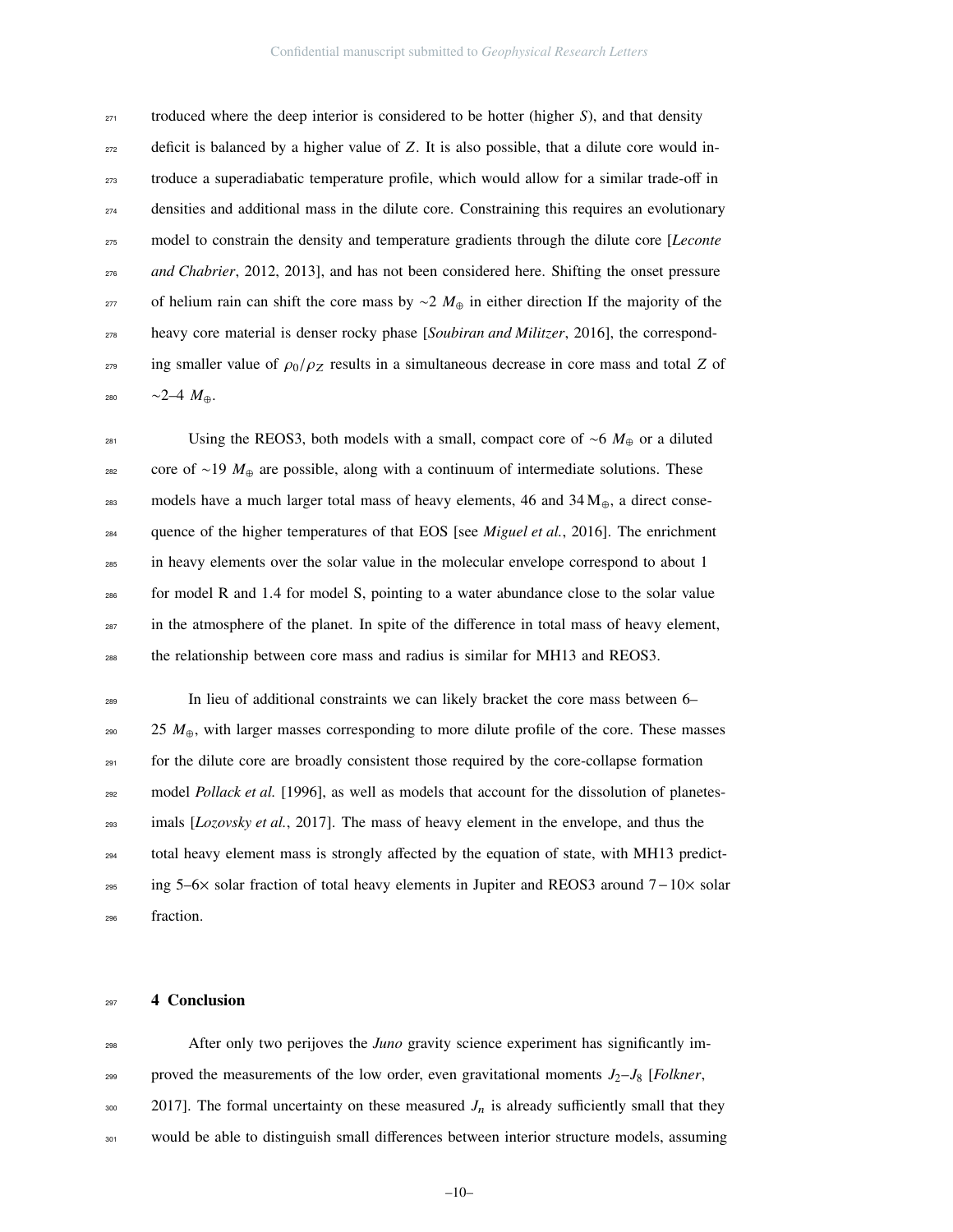that the contribution to these low order moments arises primarily from the static interior density profile. Considering a wide range of possible dynamical contributions increases the effective uncertainty of the static  $J_2-J_8$  by orders of magnitude [*Kaspi et al.*, 2017]. <sup>305</sup> It is expected that the dynamical contribution to  $J_n$  will be better constrained following future perijove encounters by the *Juno* spacecraft with measurements of odd and higher order even *J*<sup>n</sup> [*Kaspi*, 2013].

<sup>308</sup> Even with this greater effective uncertainty, it is possible to rule out a portion of the <sup>309</sup> models presented in this study, primarily on the basis on the observed *J*4. The reference 310 model, using a DFT-MD equation of state with direct calculation of entropy in tandem <sup>311</sup> with a consistent hydrogen-helium phase-diagram is incompatible with a simple interior <sup>312</sup> structure model constrained by composition and temperature from the *Galileo* entry probe.

<sup>313</sup> Our models suggest that a dilute core, expanded through a region 0.3–0.5 times the  $_{314}$  planet's radius is helpful for fitting the observed  $J_n$ . Moreover, for a given  $J_4$  the degree  $315$  to which the core is expanded affects  $J_6$  and  $J_8$  in a predictable, model independent man- $316$  ner, such that further constraining  $J_6$  and  $J_8$  may allow one to determine whether Jupiter's <sup>317</sup> gravity requires such an dilute core. Such a core might arise through erosion of an ini- $318$  tially compact rock-ice core, or through a differential rate of planetesimal accretion during 319 growth, although both present theoretical challenges.

<sup>320</sup> Using the REOS3 approach leads to a wider range of possibilities which include <sup>321</sup> solutions with the standard 3-layer model approach or assuming the presence of a dilute <sup>322</sup> core. In any case, as for the MH13 solutions, the REOS3 solutions require the abundance <sup>323</sup> of heavy elements to increase in the deep envelope. This indicates that Jupiter's envelope <sup>324</sup> has not been completely mixed.

<sup>325</sup> These results present a challenge for evolutionary modelling of Jupiter's deep in-<sup>326</sup> terior [e.g. *Vazan et al.*, 2016; *Mankovich et al.*, 2016]. The physical processes involved <sup>327</sup> with the formation and stability of a dilute core are not understood. It strongly depends <sup>328</sup> on the formation process of the planet and the mixing at the early stages after formation, <sup>329</sup> and also enters a hydrodynamical regime of double diffusive convection where competing <sup>330</sup> thermal and compositional gradients can result in inefficient mixing of material [*Leconte* <sup>331</sup> *and Chabrier*, 2012; *Mirouh et al.*, 2012]. The timescale for the formation and evolution <sup>332</sup> of such features, especially on planetary length scales is still poorly understood. In partic-<sup>333</sup> ular, it is not known whether there would be enough convective energy to expand 10  $M_{\oplus}$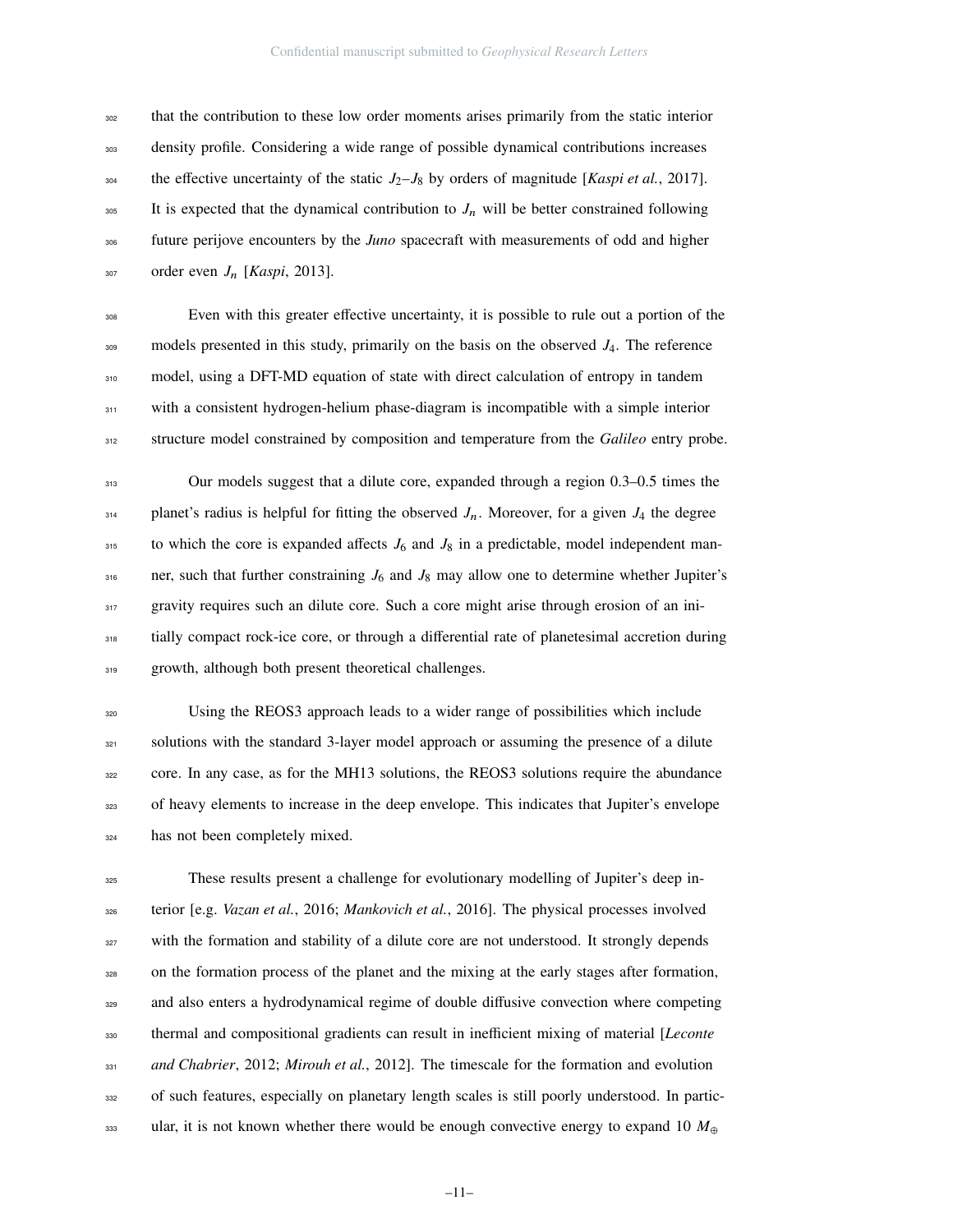or more of material to 0.3 to 0.5 $\times$  Jupiter's radii. It is also presently unknown whether it <sup>335</sup> is plausible to expand the core to this degree without fully mixing the entire planet, and <sup>336</sup> without resorting to extremely fortuitous choices in parameters. Since Jovian planets are expected to go through periods of rapid cooling shortly after accretion [*Fortney and Net- telmann*, 2010], if they are mostly convective, it is likely that much of the evolution of an <sup>339</sup> dilute core would have to occur early on in the planet's history when the convective en- ergy is greatest. This presents a challenge for explaining interior models requiring a large ∆*Z* across the helium rain layer, as such a would form after the period of most intense mixing.

<sup>343</sup> In our preliminary models, those able to fit  $J_4$  have lower densities in portions of <sup>344</sup> the outer molecular envelope than MH13. These be achieved though modifying abun- dances of helium and heavy elements to be than those measured by the *Galileo* entry probe, or invoking a hotter non-adiabatic temperature profile. Some formation scenarios [e.g. *Mousis et al.*, 2012] can account for relatively low envelope H2O content (∼ 2× solar), but our models would require even more extreme depletions if for this to be ex-<sup>349</sup> plained by composition alone. Alternatively there might be an overestimation of the den-sity inherent to the DFT simulations of MH13 by on the order of <sup>∼</sup>3% for *<sup>P</sup>* < <sup>100</sup>

 Interior models could, therefore, be improved through further theoretical and exper-<sup>352</sup> imental studies of hydrogen-helium mixtures, particularly in constraining density in the pressure range below ∼100 GPa, where the models are most sensitive to changes in equa-<sup>354</sup> tion of state. More complicated equation of state perturbations, including the onset and width of the metallization transition [*Knudson and Desjarlais*, 2017] may be worth considering in future modelling efforts. Similarly, the interior modeling effort will be aided by an independent measurement of atmospheric H2O from *Juno*'s microwave radiometer (MWR) instrument [*Helled and Lunine*, 2014].

#### Acknowledgments

 This work was supported by NASA's Juno project. SW and BM acknowledge the support 386 the National Science Foundation (Astronomy and Astrophysics Research Grant 1412646). <sup>387</sup> TG and YM acknowledge support from CNES. We acknowledge the helpful input and dis- cussion from Johnathan Lunin, David Stevenson, William Folkner and the *Juno* Interiors Working Group.

–12–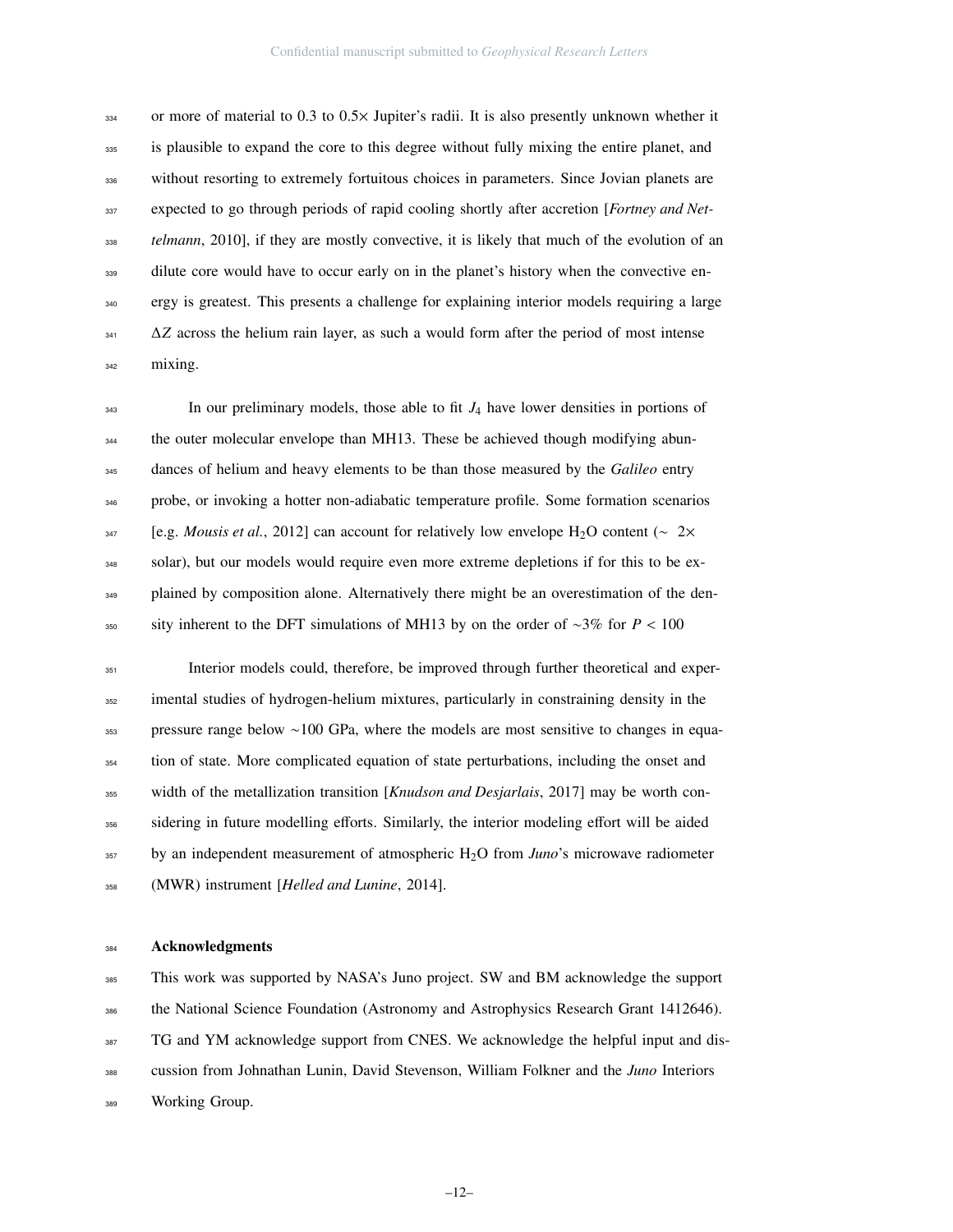|               | Model Description <sup>a</sup>                                        | $Z_1^c$ | $Z_{2}$ | $J_2$                                | $\mathcal{L}_4$                                                                           | $\lambda_{\rm 6}$ | $J_8$       | $J_{10}$ |         | $C/Ma^2$ $r_{\text{core}}/r_J$ $M_{\text{core}}$ |      | $M_{Z,\rm{env}}$ | $M_{Z,\rm total}$ | $Z_{\rm global}$ |
|---------------|-----------------------------------------------------------------------|---------|---------|--------------------------------------|-------------------------------------------------------------------------------------------|-------------------|-------------|----------|---------|--------------------------------------------------|------|------------------|-------------------|------------------|
|               | Juno observed <sup>b</sup>                                            |         |         | 4696.514<br>$\overline{\phantom{a}}$ | $-586.623$                                                                                | 34.244            | $-2.502$    |          |         |                                                  |      |                  |                   |                  |
|               |                                                                       |         |         | $\pm 0.272$                          | ±0.363                                                                                    | ±0.236            | $\pm 0.311$ |          |         |                                                  |      |                  |                   |                  |
| ⋖             | MH13, Z Gal, compact core                                             | 0.0169  | 0.0298  | 4696.641                             | $-594.511$                                                                                | 34.998            | $-2.533$    | 0.209    | 0.26391 | 0.150                                            | 13.2 | 10.5             | 23.6              | 0.0744           |
| $\mathbf{a}$  | MH13, dilute core                                                     | 0.0000  | 0.0451  | 4696.641                             | -586.577                                                                                  | 34.196            | $-2.457$    | 0.202    | 0.26400 | 0.270                                            | 10.4 | 13.9             | 24.2              | 0.0762           |
|               | MH13, dilute core                                                     | 0.0100  | 0.0114  | 4696.467                             | $-586.613$                                                                                | 34.360            | $-2.481$    | 0.205    | 0.26396 | 0.498                                            | 18.5 | 7.3              | 25.8              | 0.0812           |
|               | MH13, dilute core                                                     | 0.0071  | 0.0199  | 4696.641                             | $-586.585$                                                                                | 34.392            | $-2.486$    | 0.205    | 0.26396 | 0.530                                            | 21.3 | $\overline{5.1}$ | 26.4              | 0.0831           |
| ш             | MH13, Gaussian core                                                   | 0.0071  | 0.0087  | 4696.467                             | -586.588                                                                                  | 34.336            | $-2.479$    | 0.204    | 0.26397 | I                                                | 23.5 | 3.3              | 26.8              | 0.0843           |
| щ             | Perturbed MH13, compact core                                          | 0.0169  | 0.0526  | 4696.466                             | -586.588                                                                                  | 34.117            | $-2.444$    | 0.200    | 0.26400 | 0.150                                            | 9.3  | 15.9             | 25.1              | 0.0791           |
| ڻ             | SCvH, compact core                                                    | 0.0820  | 0.0916  | 4696.641                             | $-587.437$                                                                                | 34.699            | $-2.541$    | 0.212    | 0.26393 | 0.150                                            | 1.5  | 32.7             | 34.2              | 0.1076           |
| $\approx$     | REOS3, compact core                                                   | 0.0131  | 0.1516  | 4696.594                             | $-586,631$                                                                                | 34.186            | $-2.457$    | 0.202    | 0.26443 | 0.110                                            | 6.21 | 40.0             | 46.2              | 0.1454           |
| $\mathcal{D}$ | REOS3, dilute core                                                    | 0.0209  | 0.0909  | 4696.755                             | -586.658                                                                                  | 34.346            | $-2.480$    | 0.204    | 0.26442 | 0.533                                            | 19.2 | 14.5             | 33.7              | 0.1061           |
|               | REOS3, compact core, low $J_4$                                        | 0.0293  | 0.0993  | 4696.381                             | $-593.646$                                                                                | 34.933            | $-2.529$    | 0.209    | 0.26432 | 0.122                                            | 8.9  | 27.0             | 35.9              | 0.1129           |
|               | $a$ Equation of state used, dilute or compact core, $Z_{Gal}$ denotes |         |         |                                      | model with Z <sub>1</sub> matching Galileo probe measurement. <sup>b</sup> Folkner [2017] |                   |             |          |         |                                                  |      |                  |                   |                  |

 ${}^{\circ}Z_1$  denotes the heavy element fraction in molecular envelope,  $Z_2$  denotes heavy element fraction in the metallic envelope, but exterior to the core.

*Z*2 denotes heavy element fraction in the metallic envelope, but exterior to the core.

*Z*1 denotes the heavy element fraction in molecular envelope,

Table 1. Comparison of selected models to observed gravitational moments Table 1. Comparison of selected models to observed gravitational moments

–13–

Confidential manuscript submitted to *Geophysical Research Letters*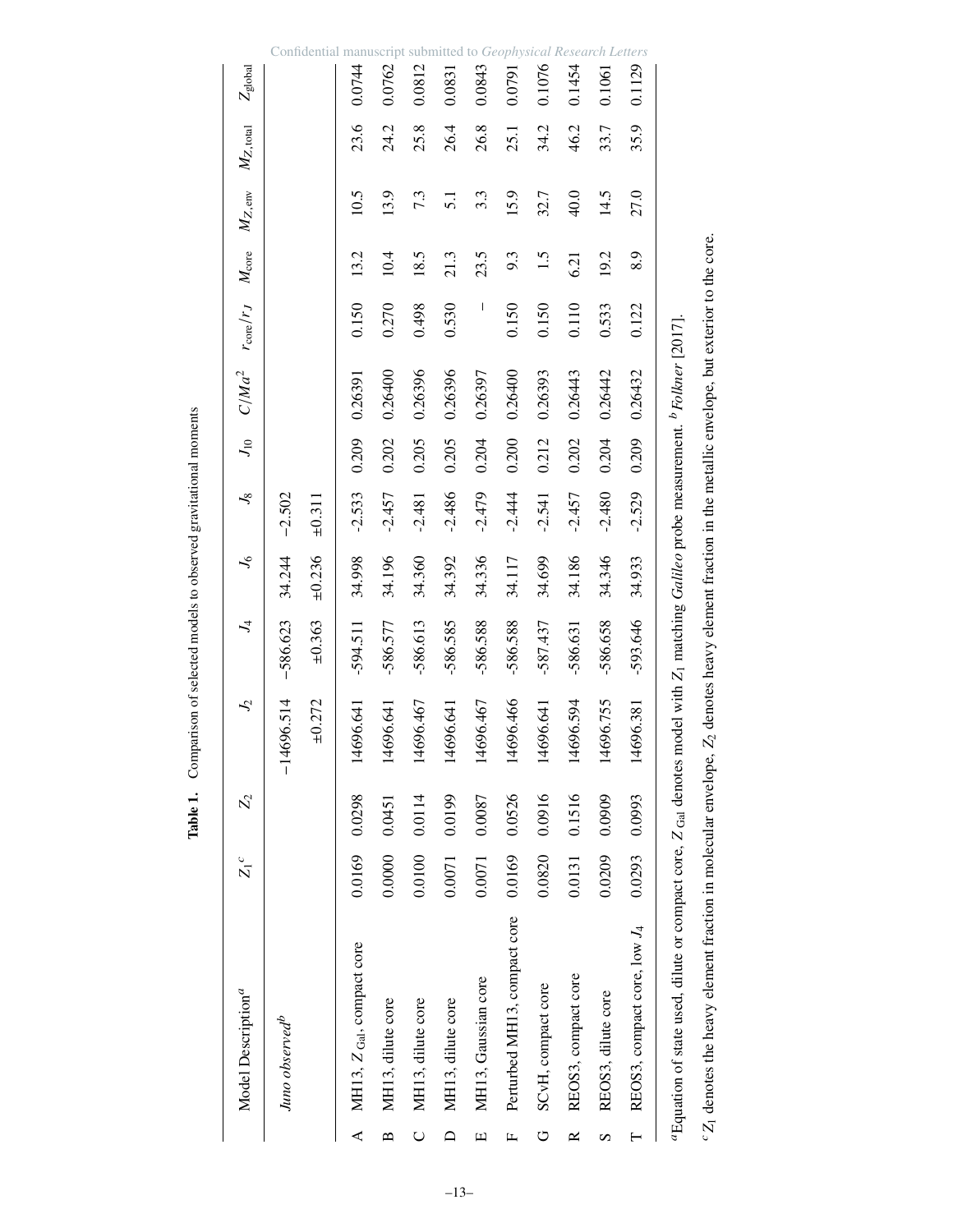

Figure 1. Density profiles of representative models. Solid lines denote models using MH13, while dashed use REOS3. In black is a model with *S*, *Y* and *Z* matching that measured by the *Galileo* entry probe, and a core with constant enrichment of heavy elements inside  $r/r_J$ =0.15. In red (Model D)  $Z=0.007$  in the molecular envelope and constant *<sup>Z</sup>*-enriched, dilute core expanded to *<sup>r</sup>*/*r*<sup>J</sup> <sup>∼</sup> <sup>0</sup>.50 to fit the *<sup>J</sup>*<sup>4</sup> observed by *Juno*. In blue (Model E) with *<sup>Z</sup>*=0.007 also fitting *<sup>J</sup>*<sup>4</sup> with Gaussian *<sup>Z</sup>* profile. In orange (Model X) and green (Model Y) are profiles for the REOS3 models fitting *J*4 with a compact and dilute core, respectively. (Inset) Schematic diagram showing the approximate location of the helium rain layer, and dilute core. 359 360 361 362 363 364 365

#### <sup>390</sup> References

- <sup>391</sup> Becker, A., N. Nettelmann, B. Holst, and R. Redmer (2013), Isentropic compression of
- <sup>392</sup> hydrogen: Probing conditions deep in planetary interiors, *Phys. Rev. B Condens. Matter*

<sup>393</sup> *Mater. Phys.*, *88*(4), 1–7, doi:10.1103/PhysRevB.88.045122.

- <sup>394</sup> Bodenheimer, P., and J. B. Pollack (1986), Calculations of the accretion and evolution
- <sup>395</sup> of giant planets: The effects of solid cores, *Icarus*, *67*(3), 391–408, doi:10.1016/0019- <sup>396</sup> 1035(86)90122-3.
- <sup>397</sup> Bolton, S. J., A. Adriani, V. Adumitroaie, J. Anderson, and S. Atreya (2017), Jupiter's <sup>398</sup> Interior and Deep Atmosphere, *Science*.
- <sup>399</sup> Boss, A. P. (1997), Giant Planet Formation by Gravitational Instability, *Science (80-. ).*, <sup>400</sup> *276*(5320), 1836–1839, doi:10.1126/science.276.5320.1836.
- <sup>401</sup> Brygoo, S., M. Millot, P. Loubeyre, A. E. Lazicki, S. Hamel, T. Qi, P. M. Celliers,
- <sup>402</sup> F. Coppari, J. H. Eggert, D. E. Fratanduono, D. G. Hicks, J. R. Rygg, R. F. Smith,
- <sup>403</sup> D. C. Swift, G. W. Collins, R. Jeanloz, S. Brygoo, M. Millot, P. Loubeyre, A. E. Laz-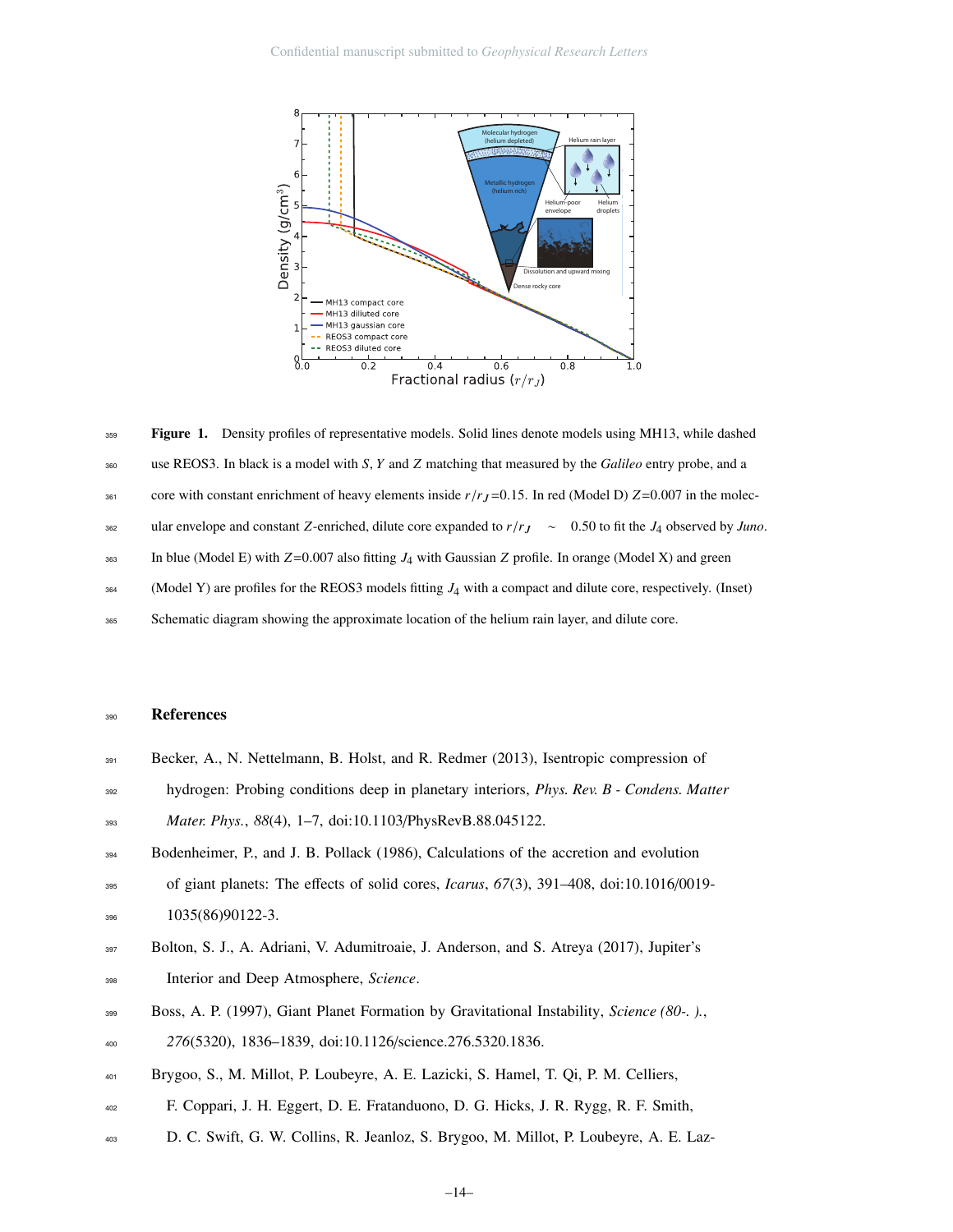- icki, S. Hamel, T. Qi, P. M. Celliers, F. Coppari, J. H. Eggert, D. E. Fratanduono, D. G.
- Hicks, J. R. Rygg, R. F. Smith, D. C. Swift, G. W. Collins, and R. Jeanloz (2015),
- Analysis of laser shock experiments on precompressed samples using a quartz refer-
- ence and application to warm dense hydrogen and helium, *J. Appl. Phys.*, *118*, 195,901,
- doi:10.1063/1.4935295.
- Campbell, J., and S. Synnott (1985), Gravity field of the Jovian system from Pioneer and Voyager tracking data, *Astron. J.*, *90*, 364–372, doi:10.1086/113741.
- Chabrier, G., and I. Baraffe (2007), Heat Transport in Giant (Exo)planets: A New Per-

spective, *Astrophys. J.*, *661*(1), L81—-L84, doi:10.1086/518473.

- Folkner, W. M. (2017), PreliminaryJuno Gravity Results, *Geophys. Res. Lett.*, *(This issu*.
- Fortney, J., and N. Nettelmann (2010), The Interior Structure, Composition, and Evolution of Giant Planets, *SSR*, *152*, 423.
- Gonzalez, F., H. F. Wilson, and B. Militzer (2013), Solubility of silica in metallic hydro-
- gen: implications to rocky core solubility of giant planets, *Phys. Rev. B*.
- Guillot, T. (1999), Interiors of giant planets inside and outside the solar system., *Science (80-. ).*, *286*(5437), 72–7.
- Guillot, T., D. J. Stevenson, W. B. Hubbard, and D. Saumon (2004), The interior of Jupiter, *In: Jupiter. The planet*, p. 35.
- Helled, R., and J. Lunine (2014), Measuring Jupiter's water abundance by Juno: The link
- between interior and formation models, *Mon. Not. R. Astron. Soc.*, *441*(3), 2273–2279, doi:10.1093/mnras/stu516.
- Helled, R., P. Bodenheimer, M. Podolak, A. Boley, F. Meru, S. Nayakshin, J. J. Fortney,
- L. Mayer, Y. Alibert, and A. P. Boss (2014), Giant Planet Formation, Evolution, and
- Internal Structure., in *Protostars Planets VI, Henrik Beuther, Ralf S. Klessen, Cornelis*
- *P. Dullemond, Thomas Henning*, pp. 914 pp., p.643–665, University of Arizona Press,
- Tuscon.
- Hubbard, W. B. (1999), Gravitational Signature of Jupiter's Deep Zonal Flows, *Icarus*,
- *137*(2), 357–359, doi:http://dx.doi.org/10.1006/icar.1998.6064.
- Hubbard, W. B. (2012), High-Precision Maclaurin-Based Models of Rotating Liquid Plan-
- ets, *Astrophys. J.*, *756*(1), L15, doi:10.1088/2041-8205/756/1/L15.
- Hubbard, W. B. (2013), Concentric Maclaurin Spheroid Models of Rotating Liquid Plan-
- ets, *Astrophys. J.*, *768*(1), 43, doi:10.1088/0004-637X/768/1/43.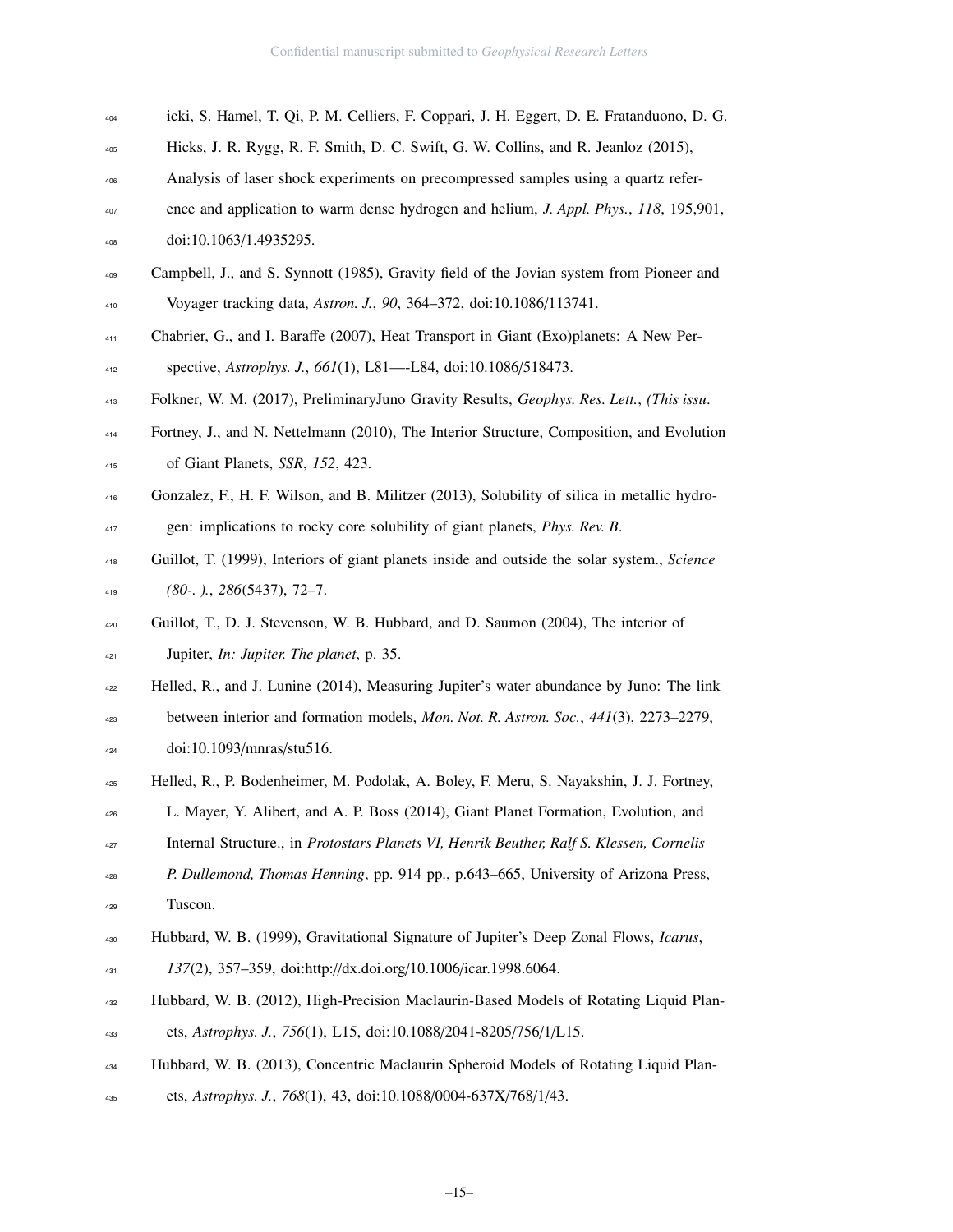| 436 | Hubbard, W. B., and B. Militzer (2016), A Preliminary Jupiter Model, <i>Astrophys. J.</i> , |
|-----|---------------------------------------------------------------------------------------------|
| 437 | $820(80)$ .                                                                                 |
| 438 | Jacobson, R. A. (2003), JUP230 orbit solution.                                              |
| 439 | Jacobson, R. A. (2013), JUP310 Orbit Solution.                                              |
| 440 | Kaspi, Y. (2013), Inferring the depth of the zonal jets on Jupiter and Saturn from odd      |

gravity harmonics, *Geophys. Res. Lett.*, *40*(4), 676–680, doi:10.1029/2012GL053873.

Kaspi, Y., G. R. Flierl, and A. P. Showman (2009), The deep wind structure of the giant

 planets: Results from an anelastic general circulation model, *Icarus*, *202*(2), 525–542, doi:10.1016/j.icarus.2009.03.026.

Kaspi, Y., W. B. Hubbard, A. P. Showman, and G. R. Flierl (2010), Gravitational

- signature of Jupiter's internal dynamics, *Geophys. Res. Lett.*, *37*, L01,204, doi:
- 447 10.1029/2009GL041385.
- Kaspi, Y., T. Guillot, E. Galanti, Y. Miguel, and R. Helled (2017), The effect of differ- ential rotation on Jupiter's low-order even gravity moments, *Geophys. Res. Lett.*, *(This issu*.
- Knudson, M. D., and M. P. Desjarlais (2017), High-Precision Shock Wave Measurements of Deuterium : Evaluation of Exchange-Correlation Functionals at the Molecular-to-

Atomic Transition, *Phys Rev Lett*, *118*(035501), doi:10.1103/PhysRevLett.118.035501.

Knudson, M. D., D. L. Hanson, J. E. Bailey, C. A. Hall, J. R. Asay, and C. Deeney

(2004), Principal Hugoniot, reverberating wave, and mechanical reshock measurements

of liquid deuterium to 400 GPa using plate impact techniques, *Phys. Rev. B - Condens.*

*Matter Mater. Phys.*, *69*(14), 1–20, doi:10.1103/PhysRevB.69.144209.

 Leconte, J., and G. Chabrier (2012), A new vision of giant planet interiors: Impact of double diffusive convection, *Astron. Astrophys.*, *540*(ii), A20, doi:10.1051/0004- 460 6361/201117595.

- megabar pressures, *Phys. Rev. Lett.*, *102*, 115,701, doi:10.1103/PhysRevLett.102.115701.
- Lozovsky, M., R. Helled, E. D. Rosenberg, P. Bodenheimer, and E. P. Jan (2017), Jupiter's formation and its primordial internal structure, *ApJ (in Press.*, pp. 1–31.
- Mankovich, C., J. J. Fortney, and K. L. Moore (2016), Bayesian Evolution Models for
- Jupiter With Helium Rain and Double-Diffusive Convection, *Astrophys. J.*, *832*(2), 113,

 Leconte, J., and G. Chabrier (2013), Layered convection as the origin of Saturn's luminos-ity anomaly, *Nat. Geosci.*, *6*(April), 347–350, doi:10.1038/ngeo1791.

Lorenzen, W., B. Holst, and R. Redmer (2009), Demixing of hydrogen and helium at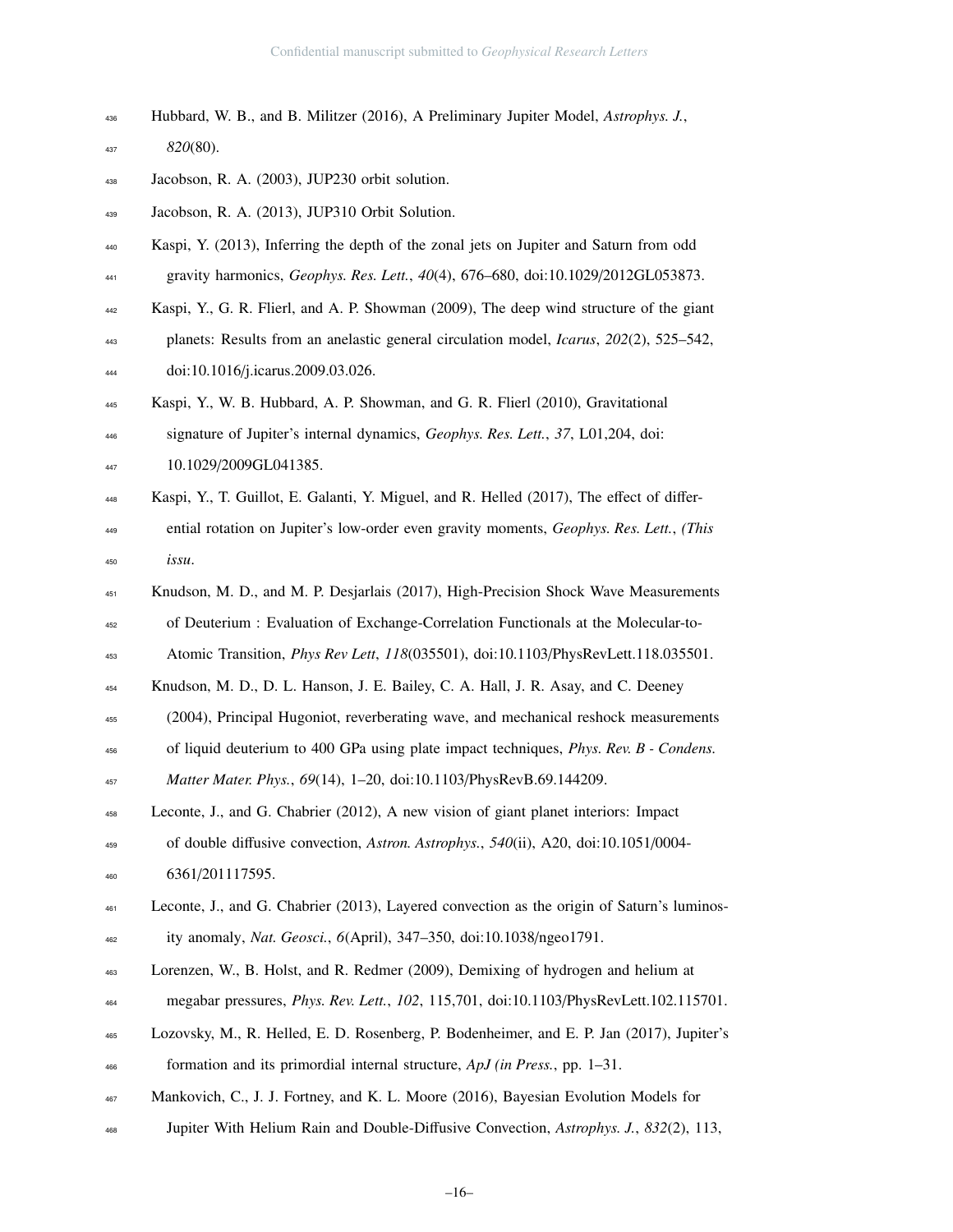| 469 | doi:10.3847/0004-637X/832/2/113.                                                               |
|-----|------------------------------------------------------------------------------------------------|
| 470 | Miguel, Y., T. Guillot, and L. Fayon (2016), Jupiter internal structure: the effect of differ- |
| 471 | ent equations of state.                                                                        |
| 472 | Militzer, B. (2013), Equation of state calculations of hydrogen-helium mix-                    |
| 473 | tures in solar and extrasolar giant planets, <i>Phys. Rev. B</i> , $87(1)$ , $014,202$ , doi:  |
| 474 | 10.1103/PhysRevB.87.014202.                                                                    |
| 475 | Militzer, B., and W. Hubbard (2008), A massive core in Jupiter predicted from first-           |
| 476 | principles simulations, Astrophys. , (Militzer), 2006–2009.                                    |
| 477 | Militzer, B., and W. B. Hubbard (2013), Ab Initio Equation of State for Hydrogen-Helium        |
| 478 | Mixtures With Recalibration of the Giant-Planet Mass-Radius Relation, Astrophys. J.,           |
| 479 | 774(2), 148, doi:10.1088/0004-637X/774/2/148.                                                  |
| 480 | Militzer, B., F. Soubiran, S. M. Wahl, and W. Hubbard (2016), Understanding Jupiter 's         |
| 481 | interior, J. Geophys. Res. Planets, 121, 1552-1572, doi::10.1002/2016JE005080.                 |
| 482 | Mirouh, G. M., P. Garaud, S. Stellmach, A. L. Traxler, and T. S. Wood (2012), a New            |
| 483 | Model for Mixing By Double-Diffusive Convection (Semi-Convection). I. the Condi-               |
| 484 | tions for Layer Formation, Astrophys. J., 750(1), 61, doi:10.1088/0004-637X/750/1/61.          |
| 485 | Mizuno, H., K. Nakazawa, and C. Hayashi (1978), Instability of a Gaseous Envelope Sur-         |
| 486 | rounding a Planetary Core and Formation of Giant Planets, Prog. Theor. Phys., 60(3),           |
| 487 | 699-710.                                                                                       |
| 488 | Morales, M. A., E. Schwegler, D. Ceperley, C. Pierleoni, S. Hamel, and K. Caspersen            |
| 489 | (2009), Phase separation in hydrogen-helium mixtures at Mbar pressures., Proc. Natl.           |
| 490 | Acad. Sci. U. S. A., 106(5), 1324-9, doi:10.1073/pnas.0812581106.                              |
| 491 | Morales, M. a., S. Hamel, K. Caspersen, and E. Schwegler (2013), Hydrogen-helium               |
| 492 | demixing from first principles: From diamond anvil cells to planetary interiors, <i>Phys.</i>  |
| 493 | Rev. B, 87(17), 174, 105, doi:10.1103/PhysRevB.87.174105.                                      |
| 494 | Mousis, O., J. I. Lunine, N. Madhusudhan, and T. V. Johnson (2012), Nebular Water De-          |
| 495 | pletion As the Cause of Jupiter'S Low Oxygen Abundance, Astrophys. J. Lett., 751, L7,          |
| 496 | doi:10.1088/2041-8205/751/1/L7.                                                                |
| 497 | Nettelmann, N., A. Becker, B. Holst, and R. Redmer (2012), Jupiter Models With Im-             |
| 498 | proved Ab Initio Hydrogen Equation of State (H-Reos.2), Astrophys. J., 750(1), 52, doi:        |
| 499 | 10.1088/0004-637X/750/1/52.                                                                    |
| 500 | Nettelmann, N., J. J. Fortney, K. Moore, and C. Mankovich (2015), An exploration of            |

double diffusive convection in Jupiter as a result of hydrogen-helium phase separation,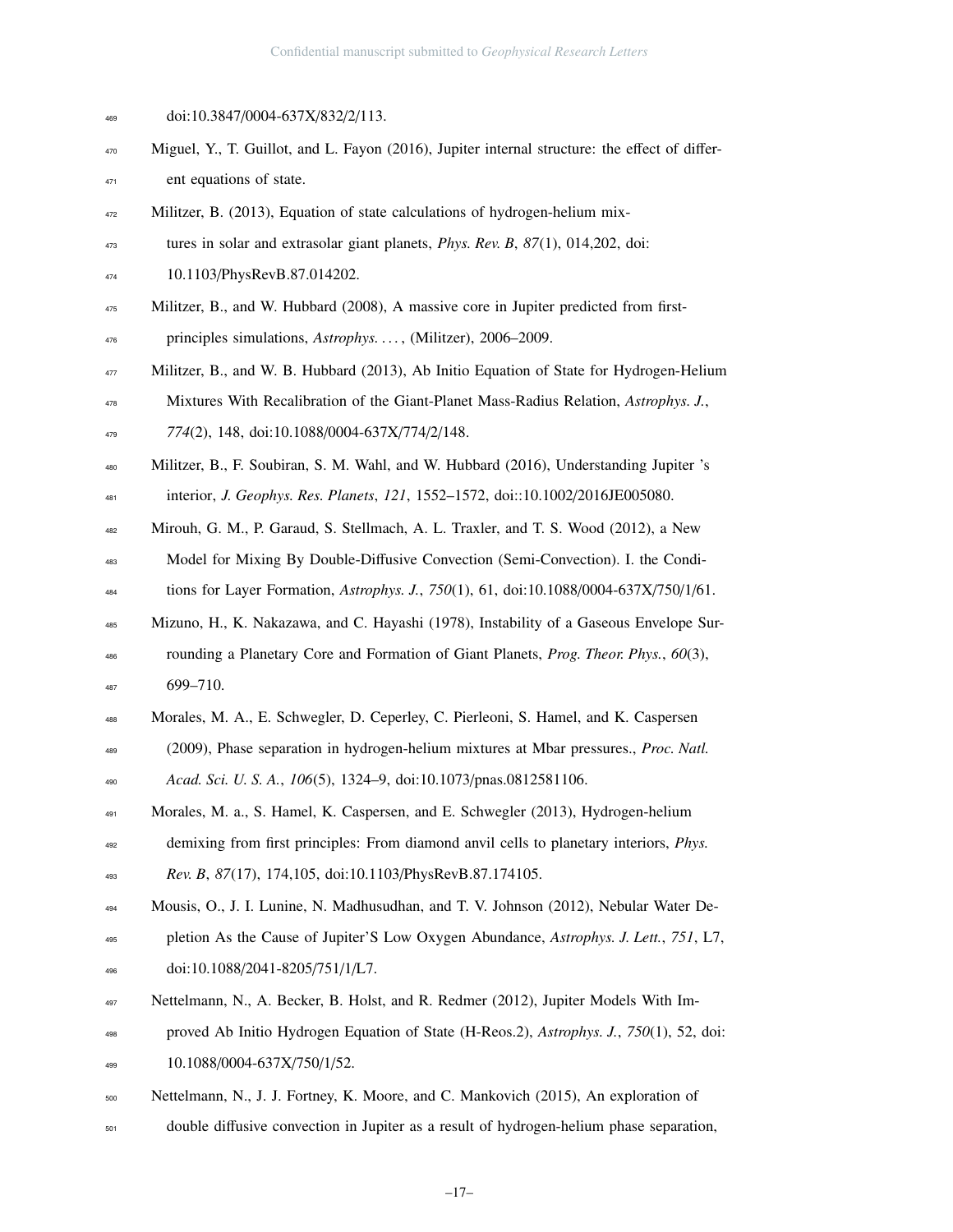- *Mon. Not. R. Astron. Soc.*, *447*, 3422–3441, doi:10.1093/mnras/stu2634.
- Pollack, J. B., O. Hubicky, P. Bodenheimer, and J. J. Lissauer (1996), Formation of
- the Giant Planets by Concurrent Accretion of Solids Gas, *Icarus*, *124*, 62–85, doi: 10.1006/icar.1996.0190.
- Saumon, D., and T. Guillot (2004), Shock Compression of Deuterium and the Interiors of Jupiter and Saturn, *Astrophys. J.*, *609*(2), 1170–1180, doi:10.1086/421257.
- Saumon, D., G. Chabrier, and H. M. van Horn (1995), An equation of state for low-mass stars and giant planets, *ApJSS*, *99*, 713.
- Seiff, A., D. B. Kirk, T. Knight, L. A. Young, and F. Sohl (1997), Thermal Structure of Jupiter's Upper Atmosphere Derived from the Galileo Probe, *Science (80-. ).*,
- *276*(5309), 102–104, doi:10.1126/science.276.5309.102.
- Soubiran, F., and B. Militzer (2016), The properties of heavy elements in giant planet en-velopes, *Astrophys. J.*, *829*, 14, doi:10.3847/0004-637X/829/1/14.
- Stevenson, D. (1985), Cosmochemistry and structure of the giant planets and their satel-
- lites, *Icarus*, *62*, 4–15, doi:10.1016/0019-1035(85)90168-X.
- Stevenson, D. J., and E. E. Salpeter (1977a), The phase diagram and transport prop-

 erties for hydrogen-helium fluid planets, *Astrophys. J. Suppl. Ser.*, *35*, 221, doi: 519 10.1086/190478.

- Stevenson, D. J., and E. E. Salpeter (1977b), Dynamics and helium distribution in
- hydrogen-helium fluid planets, *Astrophys. J. Suppl. Ser.*, *35*, 239.
- Vazan, A., R. Helled, M. Podolak, and A. Kovetz (2016), the Evolution and Internal
- Structure of Jupiter and Saturn With Compositional Gradients, *Astrophys. J.*, *829*(2),
- 118, doi:10.3847/0004-637X/829/2/118.
- 525 Venturini, J., Y. Alibert, and W. Benz (2016), Planet formation with envelope enrich-
- ment: new insights on planetary diversity, *Astron. Astrophys.*, *496*(id.A90), 14, doi:
- 10.1051/0004-6361/201628828.

von Zahn, U., D. M. Hunten, and G. Lehmacher (1998), Helium in Jupiter's atmosphere:

- Results from the Galileo probe helium interferometer experiment, *J. Geophys. Res.*, *103*,
- 22,815–22,829.
- Vorberger, J., I. Tamblyn, B. Militzer, and S. Bonev (2007), Hydrogen-helium
- mixtures in the interiors of giant planets, *Phys. Rev. B*, *75*(2), 024,206, doi:
- 10.1103/PhysRevB.75.024206.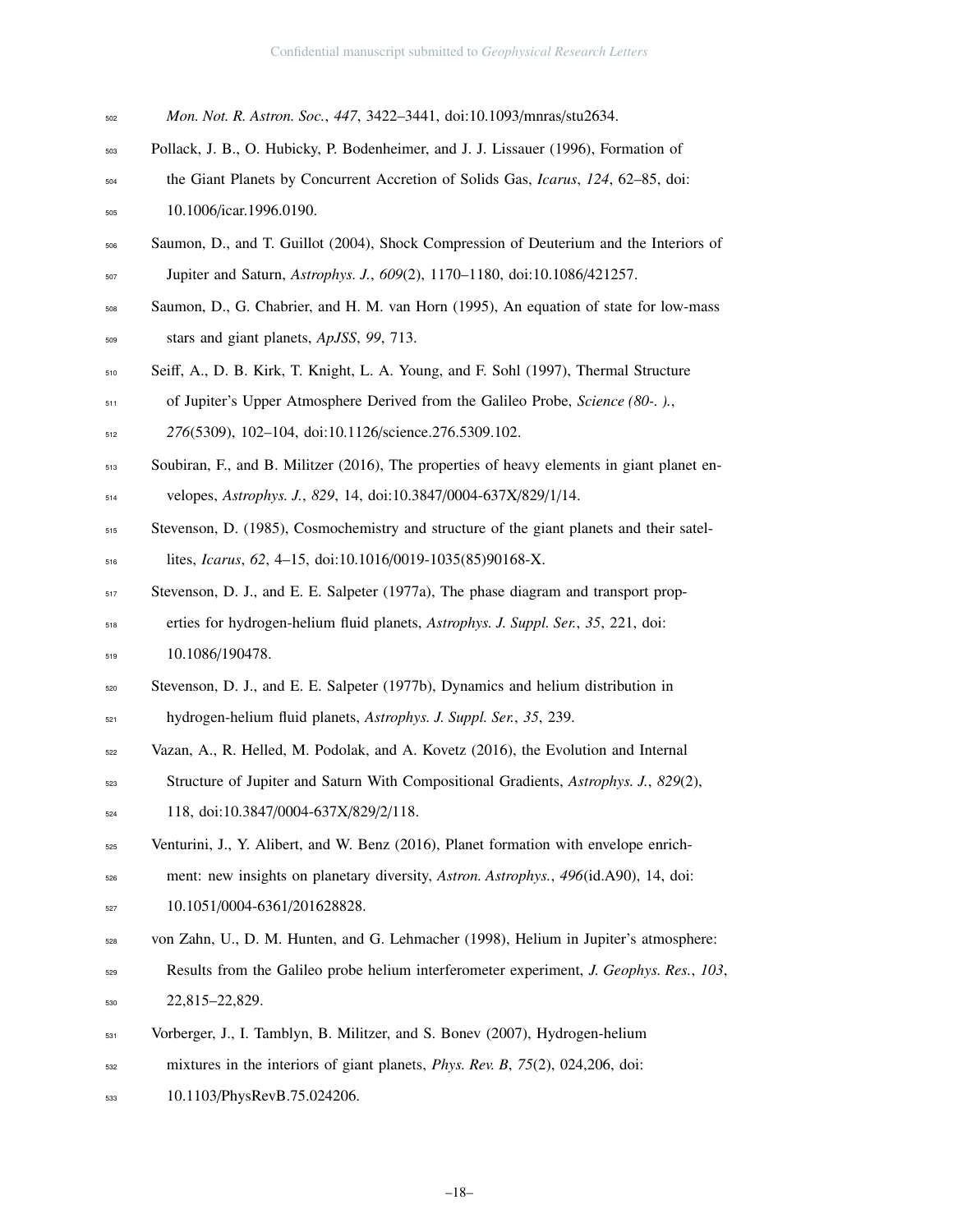- Wahl, S. M., H. F. Wilson, and B. Militzer (2013), Solubility of Iron in Metallic Hy-
- drogen and Stability of Dense Cores in Giant Planets, *Astrophys. J.*, *773*(2), 95, doi:
- 10.1088/0004-637X/773/2/95.
- Wahl, S. M., W. B. Hubbard, and B. Militzer (2016), The Concentric Maclaurin Spheroid method with tides and a rotational enhancement of Saturn's tidal response, *Icarus (in Rev.*
- Wilson, H. F., and B. Militzer (2010), Sequestration of noble gases in giant planet interi-ors., *Phys. Rev. Lett.*, *104*(12), 121,101.
- Wilson, H. F., and B. Militzer (2012a), Solubility of Water Ice in Metallic Hydrogen:
- Consequences for Core Erosion in Gas Giant Planets, *Astrophys. J.*, *745*(1), 54, doi: 10.1088/0004-637X/745/1/54.
- Wilson, H. F., and B. Militzer (2012b), Rocky Core Solubility in Jupiter and Giant Exo-
- planets, *Phys. Rev. Lett.*, *108*(11), 111,101, doi:10.1103/PhysRevLett.108.111101.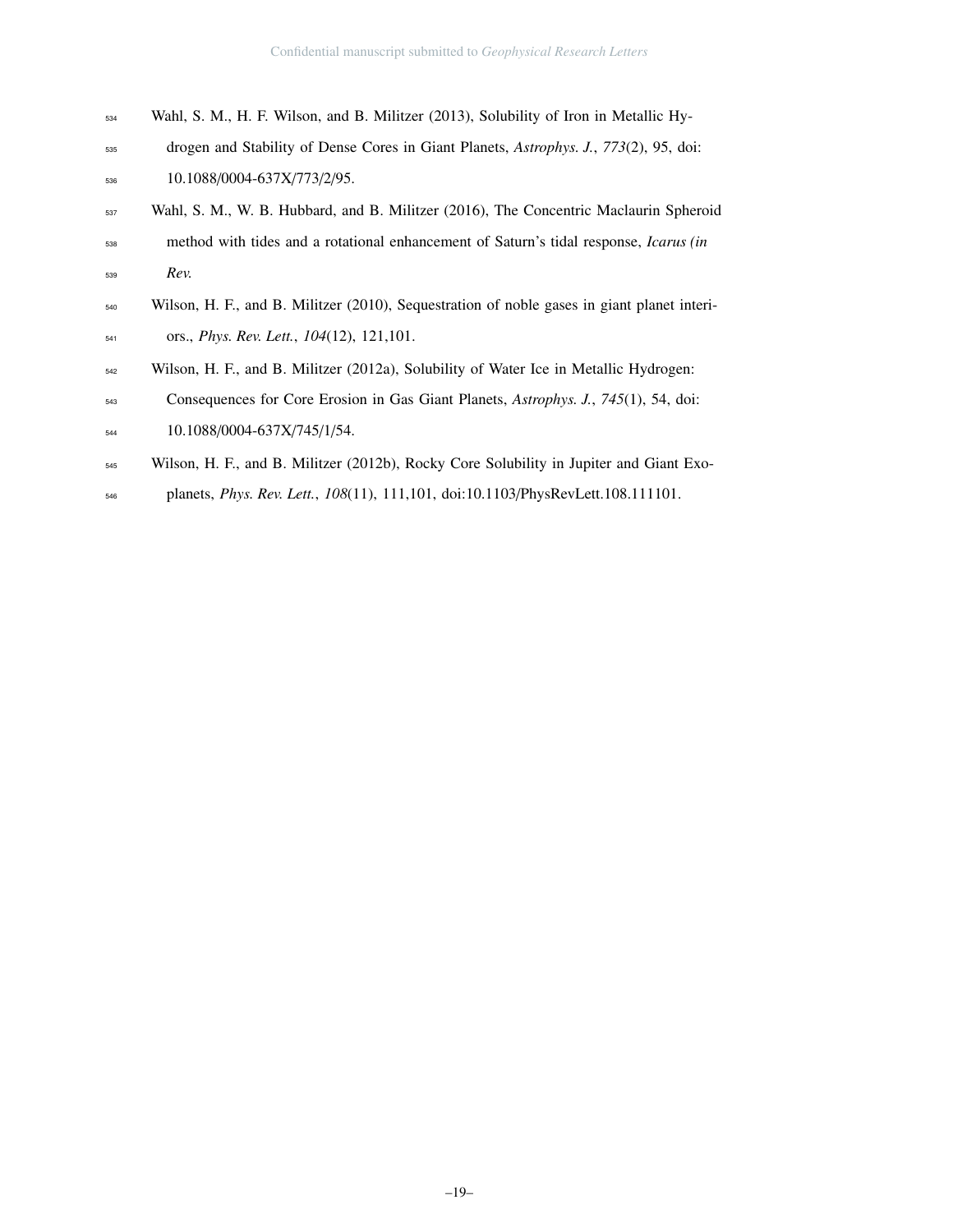

Figure 2. Zonal gravitational moments  $J_4$  and  $J_6$  for interior models matching the measured  $J_2$ . (Upper) The blue rectangle shows the uncertainty of the *Juno* measurements as of perijove 2 [*Folkner*, 2017]. The yellow region shows the effective uncertainty in the static contribution due possible deep differential rotation [*Kaspi et al.*, 2017]. The blue star is the reference (Model A) with *S*, *Y* and *Z* matching that measured by the *Galileo* entry probe, and an core of  $r/r_J$ =0.15. The blue squares show how these results change as a dilute core with a constant *Z* enrichment with increasing *r* is considered. The green and red circles denote similar expanding core trends with lowered outer envelope heavy element fraction to *<sup>Z</sup>*=0.007 and *<sup>Z</sup>*=0.01, respectively. The '+'s denote models which take perturb the MH13 EOS by introducing a jump in *<sup>S</sup>* at *<sup>P</sup>*=0.<sup>01</sup> (black), *<sup>P</sup>*=5.0 (blue) and *<sup>P</sup>*=50.0 GPa (red). Black diamonds show models using the SCvH EOS at all conditions. (Lower) The stars denote models B,C,D,E, & F in Table 1. Violet diamonds show models using the REOS3 EOS (Models X and Y). Black and green 'x's show models starting with the green star (dilute core, *<sup>Z</sup>*=0.007) and changing the *<sup>S</sup>* of the deep interior or the onset pressure of helium rain. Red, green and cyan stars show models fitting the measured  $J_4$  with the radius of the dilute core. Black Star shows model fitting  $J_4$ with with the entropy jump magnitude ∆*S*. 366 367 368 369 370 371 372 373 374 375 376 377 378 379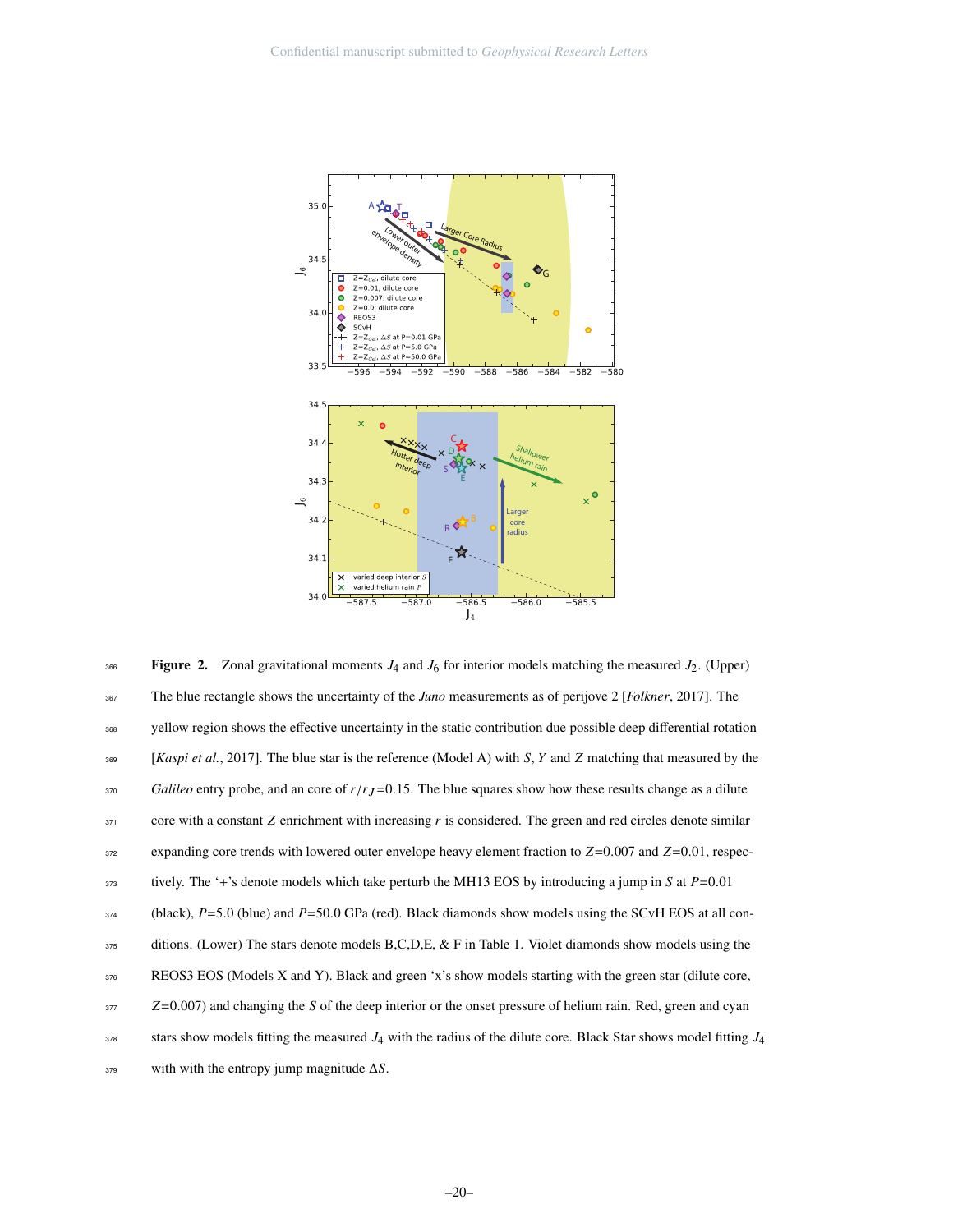

Figure 3. Mass of heavy elements in the core of the model versus the total heavy element mass in Jupiter predicted by the model. Symbols refer to identical models as in Fig 2. The stars denote models included in Table 1. Horizontal lines display the values of  $M_{Z, \text{total}}$ , corresponding to 5, 6, 7 and 8× solar abundance of heavy elements. 380 381 382 383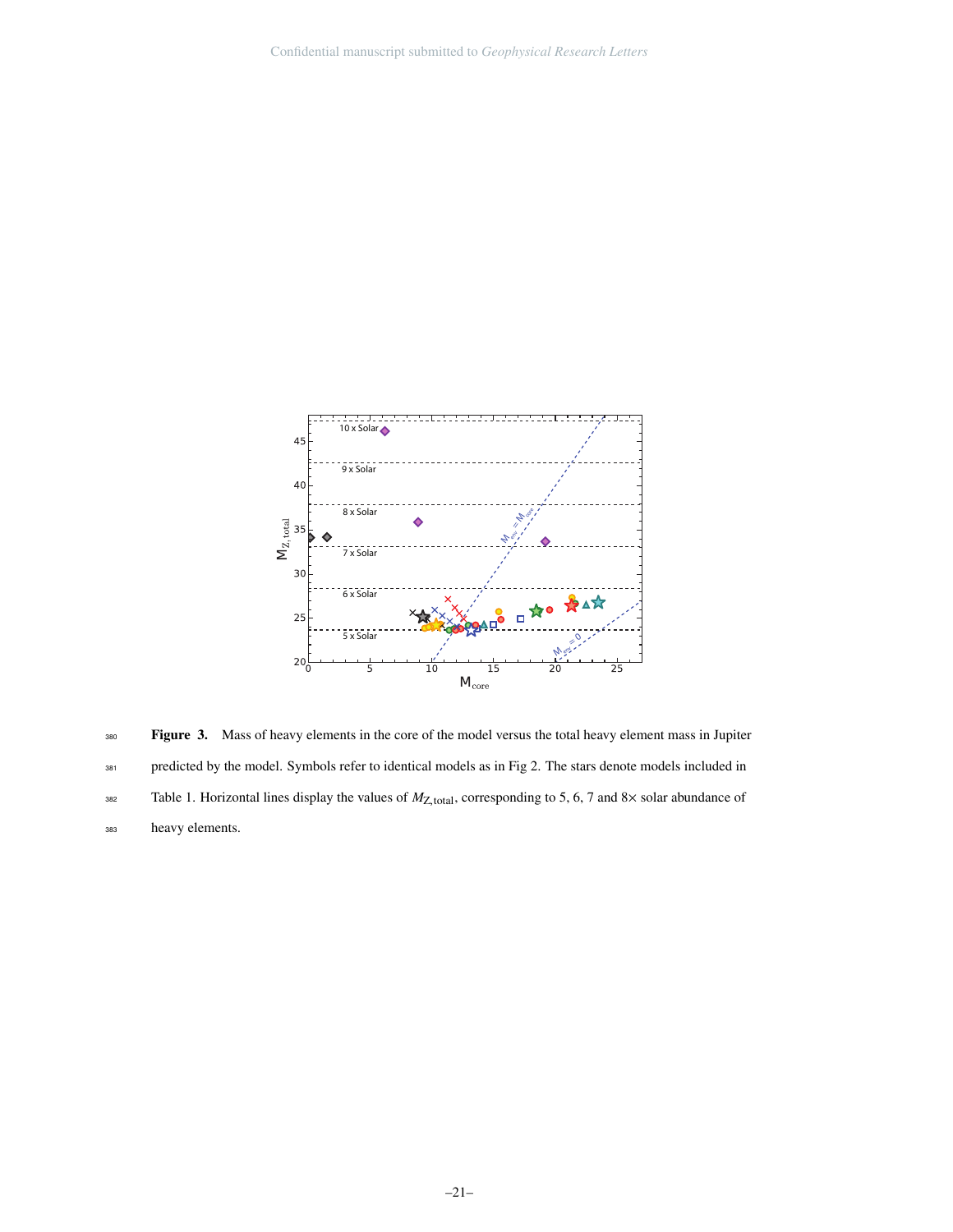#### Supporting Information for

## "Comparing Jupiter interior structure models to *Juno* gravity measurements and the role of an expanded core"

S. M. Wahl $^1$ , W. B. Hubbard $^2$ , B. Militzer $^{1,3}$ , T. Guillot $^4$ , Y. Miguel $^4$ , Y. Kaspi $^5$ , R. Helled $^{6,7}$ , , D. Reese $^8$ , N. Movshovitz $^{9,6}$ , E. Galanti $^5$ , S. Levin $^{10}$ , J.E. Connerney $^{11}$ , S.J. Bolton $^{12}$ 

<sup>1</sup>Department of Earth and Planetary Science, University of California, Berkeley, CA, 94720, USA

<sup>2</sup> Lunar and Planetary Laboratory, The University of Arizona, Tucson, AZ 85721, USA

<sup>3</sup>Department of Astronomy, University of California, Berkeley, CA, 94720, USA

<sup>4</sup> Laboratoire Lagrange, UMR 7293, Université de Nice-Sophia Antipolis, CNRS, Observatoire de la Côte dAzur, CS

34229, 06304 Nice Cedex 4, France

<sup>5</sup>Department of Earth and Planetary Sciences, Weizmann Institute of Science, Rehovot, Israel.

<sup>6</sup>Department of Geophysics, Atmospheric, and Planetary Sciences Tel-Aviv University, Israel

<sup>7</sup> Institute for Computational Sciences, University of Zurich, Zurich, Switzerland

<sup>8</sup>LESIA, Observatoire de Paris, France

<sup>9</sup>Department of Earth and Planetary Sciences, University of California, Santa Cruz, CA 95064, USA <sup>10</sup>JPL, Pasadena, CA, 91109, USA

<sup>11</sup>NASA/GSFC, Greenbelt, MD, 20771, USA

<sup>12</sup>SwRI, San Antonio, TX, 78238, USA

#### **Contents**

- 1. Text S1 to S3
- 2. Figure S1

#### S1. Equations of State

The *ab initio* simulations for MH13 were performed at a single, solar-like helium mass fraction,  $Y_0 = 0.245$ . The precise abundance and distribution for both helium and heavy element fractions are, *a priori* unknown. These are quantified in terms of their local mass fractions, *Y* and *Z*. Our models consider different proportions of both components by perturbing the densities using a relation derived from the additive value law [*Hubbard and Militzer*, 2016]. For the helium density we use the pure helium end-member of SCvH. We assume a density ratio of heavy element to hydrogen helium mixture,  $\rho_0/\rho_Z$ , of 0.38

Corresponding author: Sean M. Wahl, swahl@berkeley.edu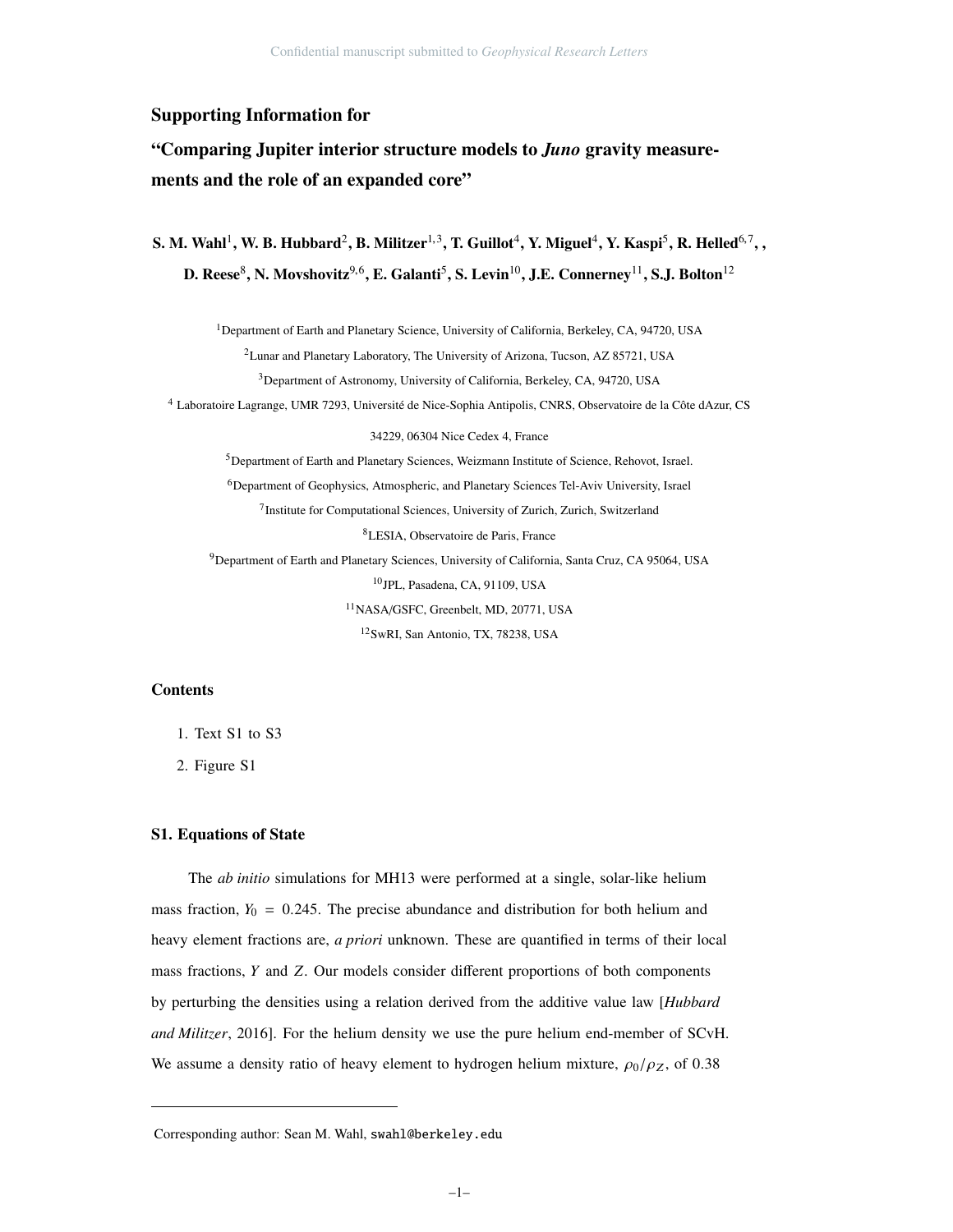for pressures below 100 GPa, corresponding to heavy element composition measured by the *Galileo* entry probe [*Wong et al.*, 2004], and 0.42 for a solar fraction at higher pressures; see discussion in *Hubbard and Militzer* [2016]. The MH13 equation of state uses density functional theory molecular dynamics (DFT-MD) simulations in combination with a thermodynamic integration to find the entropy of the simulated material. This allows one to directly characterize an adiabat for the *ab initio* equation of state as the *T*(*P*) path in which the simulated entropy per electron  $S/k_B/N_e$  remains constant. Here  $k_B$  is Boltzmann's constant and  $N_e$  is the number of electrons. In the following discussion, the term "entropy" and the symbol *S* are used interchangeably to refer to the particular adiabatic temperature profile through regions of the planet presumed to be undergoing efficient convection. In this work, we assume that the compositional perturbations have a negligible effect on the isentropic temperature profile [*Soubiran and Militzer*, 2016].

Models calculated with REOS3 followed the approach described by *Miguel et al.* [2016]: We fitted separately the core mass and composition in heavy elements. The helium content of the molecular region was fixed to the Galileo value while the increase in helium abundance in the metallic region was calculated to reproduce the protosolar value. The abundance of heavy elements was allowed to be different in the molecular and metallic regions.

#### 1 S2. Calculation of Gravitational Moments

The unprecedented precision of *Juno*'s gravity measurements presents a challenge, as they are more precise than the perturbative methods historically used to calculate  $J_n$ from an interior structure model, [e.g. *Zharkov and Trubitsyn*, 1978]. For the results presented here, we instead use the non-perturbative, *concentric Maclaurin spheroid* (CMS) method [*Hubbard*, 2012, 2013; *Hubbard and Militzer*, 2016; *Wahl et al.*, 2016]. In this method, the density structure is parameterized by *N* nested, constant-density spheroids and the gravitational field is calculated as a volume-integrated function of all of the spheroids. The method uses an iterative approach to find the shape of each spheroid, such that the surface of each follows an equipotential surface of the total effective potential, *U*, from the planet's self-gravity and the rotation. The result is a model with a self-consistent shape, internal density distribution and gravitational field. The method has been shown to be precise and efficient, and has been benchmarked against an independent, non-perturbative method [*Wisdom and Hubbard*, 2016].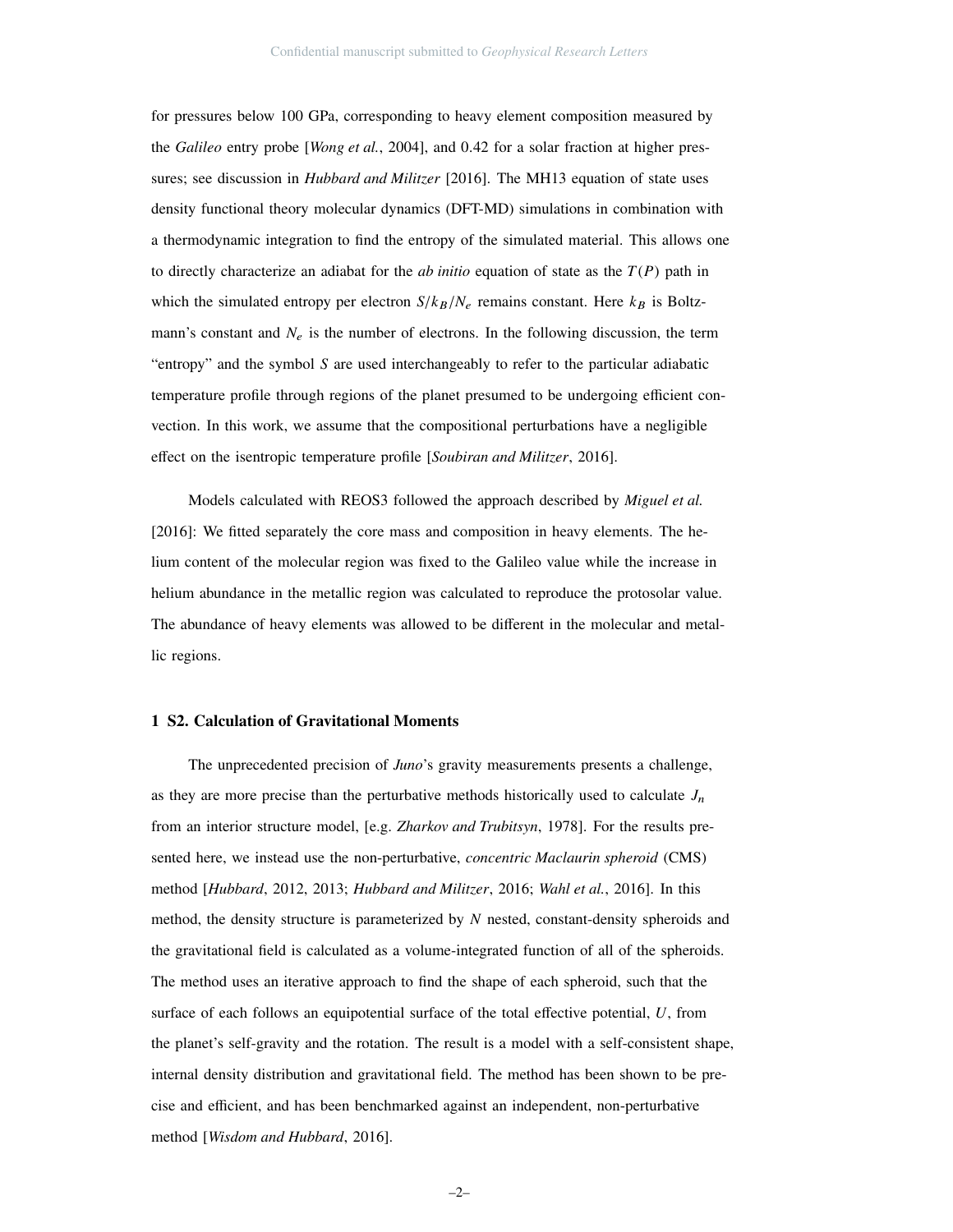The CMS models presented here parameterize the spheroid radii using progressively smaller  $\Delta r$  from deep to shallow. The outermost layer has a  $\Delta r$  of 1 km in thickness, which allows the model to resolve the density structure consistent with  $P = 1$  bar at the outer surface. We use an axisymmetric version of the CMS method with 510 spheroids, and a spherical harmonic expansion up to order  $n = 16$ .

#### S3. Reference Interior Model

The reference model (model A) fixes parameters in the outer (molecular) envelope to those measured by the *Galileo* entry probe:  $S = 7.074$ ,  $Y = 0.2333$  and  $Z = 0.0169$ . It should be noted that the *Z* from *Galileo* is based on a measurement showing sub-solar ratio of H2O to other ices (i.e. CH<sup>4</sup> and NH3) [*Wong et al.*, 2004]. It has been hypothesized that the entry probe may have descended through an anomalously dry region of Jupiter's atmosphere, in which case this value of *Z* may be an underestimate. The helium ratio of the deep (metallic) envelope is chosen assuming that the *Galileo Y* was depleted from a solar composition by helium rain , and the deep entropy is chosen as a moderate enhancement across the helium rain layer,  $S = 7.13$ . An upper and lower pressure of the helium rain layer are determined by finding where the two adiabatic profiles for the inner and outer envelope intersect the [*Morales et al.*, 2013] phase diagram. This step is done selfconsistently for all values of *S*, except in a few extreme cases where the corresponding adiabat does not intersect the phase diagram.

The interior structures of the REOS3 models presented here differ in the treatment of the helium rain, assuming a 3-layer boundary with a sharp transition between the molecular and metallic envelopes. The difference  $J_6$  between the REOS3 model with the compact core (model X) and the perturbed EOS (model F) can be attributed to this structural difference.

The MH13 models assume that the helium-rain layer is superadiabatic, a natural consequence of inefficient convection [*Militzer et al.*, 2016]. In the case of the REOS3 models, because the adiabat is significantly warmer, the presence of such a superadiabatic region has minor quantitative consequences on the solutions and was not considered. In that case, we used the approach described in *Miguel et al.* [2016].

–3–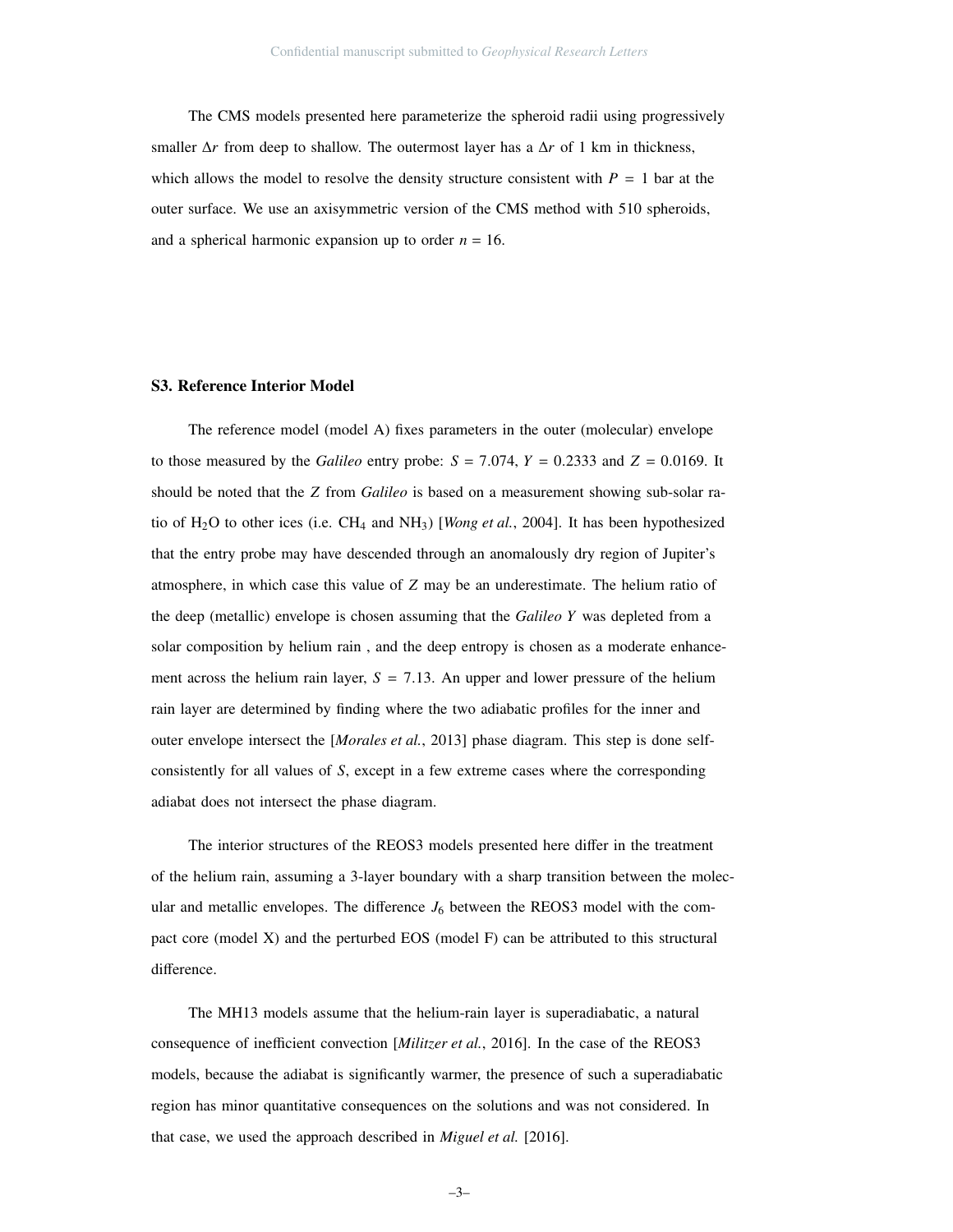

**Figure S1.** Zonal gravitational moments  $J_4$  and  $J_8$  for interior models matching the measured  $J_2$ . The rectangles show the uncertainty of the *Juno* measurements as of perijove 2 [*Folkner*, 2017].The yellow region shows the effective uncertainty in the static contribution due possible deep differential rotation [*Kaspi et al.*, 2017]. Symbols refer to identical models as in Fig. 2 in the main text.

#### References

Folkner, W. M. (2017), PreliminaryJuno Gravity Results, *Geophys. Res. Lett.*, *(This issu*.

- Hubbard, W. B. (2012), High-Precision Maclaurin-Based Models of Rotating Liquid Planets, *Astrophys. J.*, *756*(1), L15, doi:10.1088/2041-8205/756/1/L15.
- Hubbard, W. B. (2013), Concentric Maclaurin Spheroid Models of Rotating Liquid Planets, *Astrophys. J.*, *768*(1), 43, doi:10.1088/0004-637X/768/1/43.
- Hubbard, W. B., and B. Militzer (2016), A Preliminary Jupiter Model, *Astrophys. J.*, *820*(80).
- Kaspi, Y., T. Guillot, E. Galanti, Y. Miguel, and R. Helled (2017), The effect of differential rotation on Jupiter's low-order even gravity moments, *Geophys. Res. Lett.*, *(This issu*.
- Miguel, Y., T. Guillot, and L. Fayon (2016), Jupiter internal structure: the effect of different equations of state.
- Militzer, B., F. Soubiran, S. M. Wahl, and W. Hubbard (2016), Understanding Jupiter 's interior, *J. Geophys. Res. Planets*, *121*, 1552–1572, doi::10.1002/2016JE005080.
- Morales, M. a., S. Hamel, K. Caspersen, and E. Schwegler (2013), Hydrogen-helium demixing from first principles: From diamond anvil cells to planetary interiors, *Phys. Rev. B*, *87*(17), 174,105, doi:10.1103/PhysRevB.87.174105.